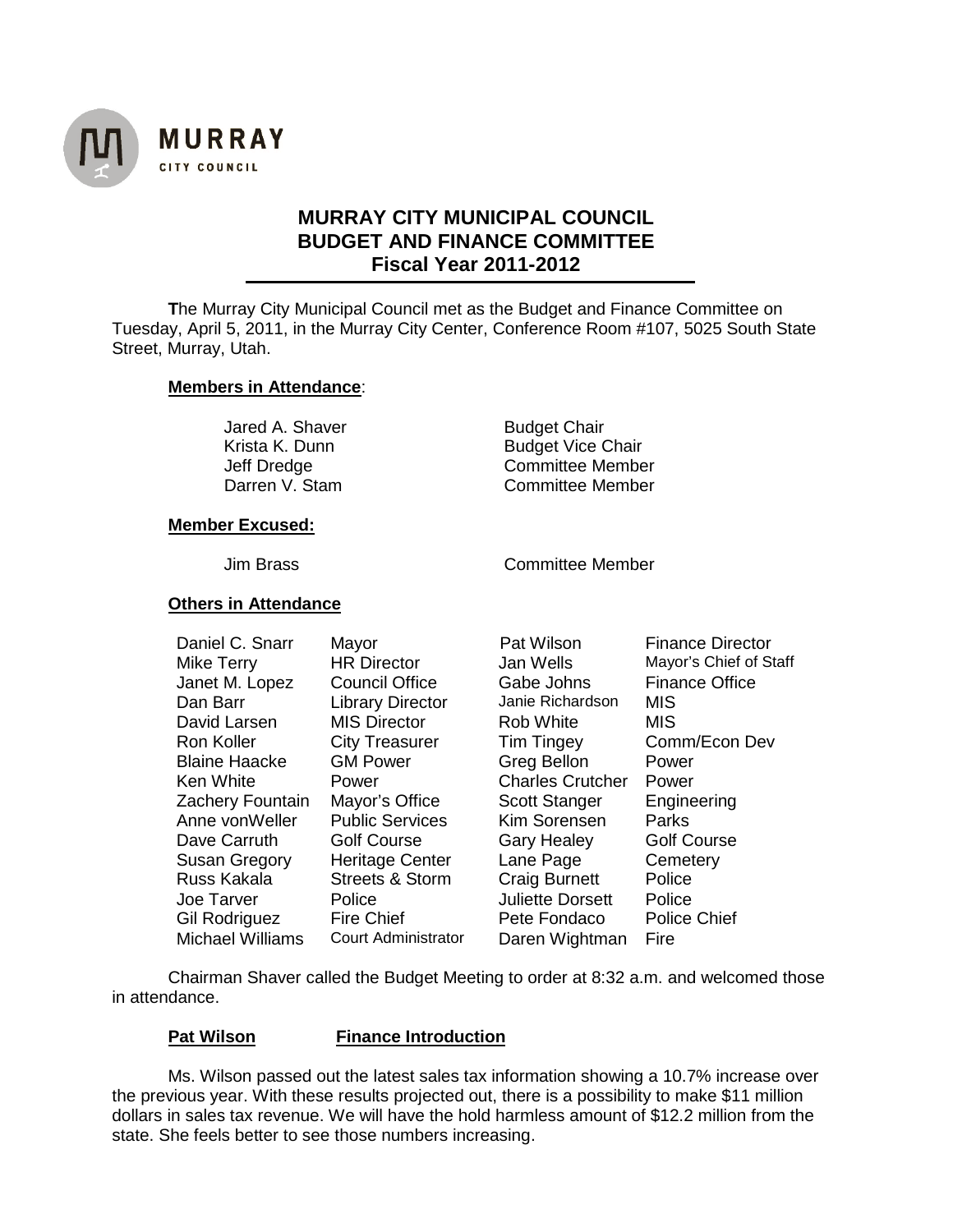Mr. Shaver asked if she had any idea why the sales tax would have increased in January. He wondered if it was caused by any specific area or across the board increases. Ms. Wilson did look at the auto dealers; however, she has not analyzed Costco to determine where it has come from. Nordstrom and Fashion Place Mall are the other big contributors. She will make time to consider that and report back.

On beginning the budget review, Ms. Wilson explained that the budget books have total revenue of \$38,227,302, and expenditures totaling \$39,146,267. The \$918,965 overage will come from reserves. Reserves are at \$7.5 million currently.

No early retirement incentive numbers are reflected in the budget figures. Those employees taking the retirement offer are currently funded on a line item in the budget as if they are going to be here for the full year. No savings have been anticipated, and it is still more than a week until the retirement letters are due. Finance has a spread sheet with all the people who are potential retirees, and as they give a date it is entered with a payout projected. A few potential retirees will cost more than their line item on the personnel sheet. This may amount to two or three people. Additionally, there may be expense for staff to act in place of a retiree, and no figures have been included for that.

Mr. Shaver stated that the Council and Administration are aware of this occurrence, and have discussed the use of reserves to cover additional amounts.

Some of the most recent budget changes do reflect the following adjustments:

- UIA capital assessment costs reduced by \$260,000. This will be covered by bond proceeds. Mr. Dredge asked if the reimbursements from bond funds are included. She indicated that they are accounted for, with \$1.74 million remaining in the budget for the debt, legal fees and dues.
- Cost allocation study has been delayed; therefore, the past spreadsheet numbers will be used again. Some of the amounts are 25% of HR, 43% of attorney, and all of customer service. This is based on a percentage of budgets and as these budgets decrease the payment amounts from the enterprise funds need to be decreased, as well. It was a decrease in revenues of about \$77,000 from the cost allocations. The total of cost allocations is \$2,664,937. That number does change as budgets change.
- Payment in lieu of tax (ILOT) from the enterprise funds is a percentage based on last year's revenues. It has decreased by \$248,094 from the previous year. The total is \$3,093,274 and is a firm number.
- Changes to the credit card expense have been necessary, as it is used more. The increase in expenditures is about \$41,800. Mr. Dredge asked if that has reduced the bad debts incurred by the City. Ms. Wilson believes that it has, because the risk is transferred to the credit card company.
- Fuel expense has been adjusted to keep up with rising costs.
- Overtime expenses had been reduced previously; however, it became clear that overtime expense is necessary. Line items have been increased by \$9,000 to be more realistic.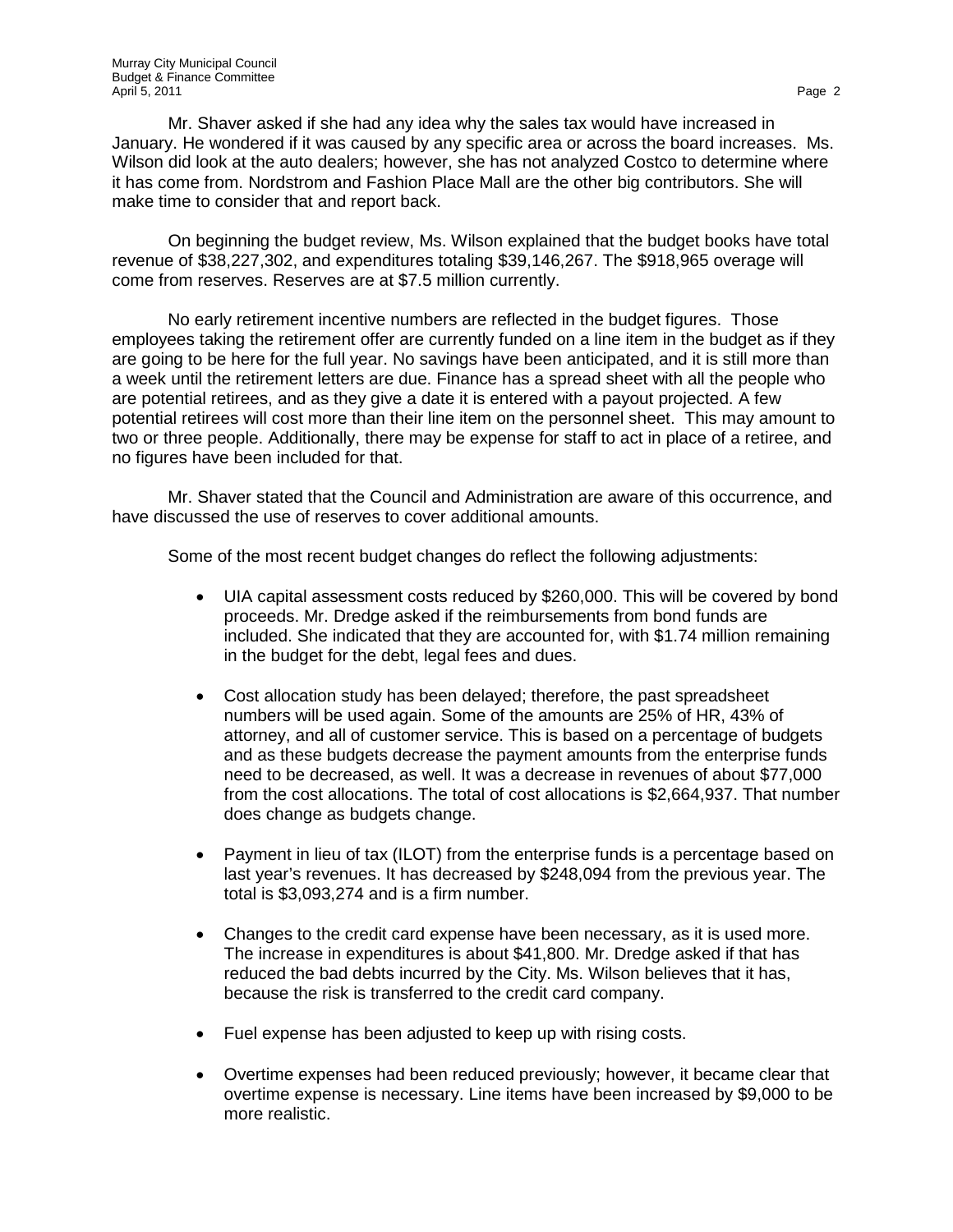- MIS had a capital line item that was decreased by \$63,700 leaving \$53,700 for that expense.
- A health insurance increase was expected, and \$172,000 was budgeted; however, this has been reduced to \$109,890 for the General Fund, and \$152,913 citywide. This amounts to an 8.8% increase. The City is funding that, not asking the employees to pay more on their portion.
- The retirement expense has increased by \$28,231; citywide increase is \$54,672, which will be funded by the City.
- By analyzing the retained risk fund, Ms. Wilson determined that \$100,000 could be reduced from the non departmental fund. A total of \$425,000 will be moved into retained risk to show all costs in one fund. This covers the self insured part, property damage, and insurance costs. We actually pay about one million per year for these expenses. (In March, about \$600,000 had been spent in the current fiscal year.)
- This budget does include the fire department air packs in the amount of \$283,596. Also, a line item for \$8,200 in laptop expense is in their budget.

Ms. Dunn asked about the possibility of leasing air packs which was mentioned in the budget worksheets.

• Leasing is another topic for discussion. Ms. Wilson explained that the City has the downtown bond proceeds and the General Fund have not been reimbursed for anything, as allowed. She has suggested that the fire truck, three ambulances, and the paver leases be paid off from the bond fund. The fire truck lease was due April 1; therefore, bond proceeds have been used to pay that off, freeing \$211,000 in line item expenditures for the next three fiscal years. The ambulances are due in August, which will save about \$140,000 per year, if those are paid off by the bond, as well. It takes a total of \$1.2 million to pay off these leases. She expressed the thought that it does not make sense to pay off leases and then enter into another one.

Mr. Shaver asked for more clarification of these expenses. Ms. Wilson added that the paver is expensed in the Class C roads, so this is really a change of the \$74,000 expense, which must still be used for roads, possibly in mulch or some other item. Mr. Shaver asked for a recommendation on Ms. Dunn's question on whether to lease the air packs. Ms. Wilson feels that it is best to purchase them. She is not sure about the market rates on leases and what could be obtained at this point in time. Some lease holders are no longer in business. Some have been through Wells Fargo or Zion's Bank.

Mayor Snarr mentioned that the air packs are a safety issues, and no Council members questioned the need for those items.

Ms. Wilson expressed some items not reflected in the current budget numbers.

- Fee increases suggested by the fee committee amounting to \$190,000.
- Workman's Compensation has not been adjusted. The City has decided to stay with the same company, but the premium amount has not been detailed. She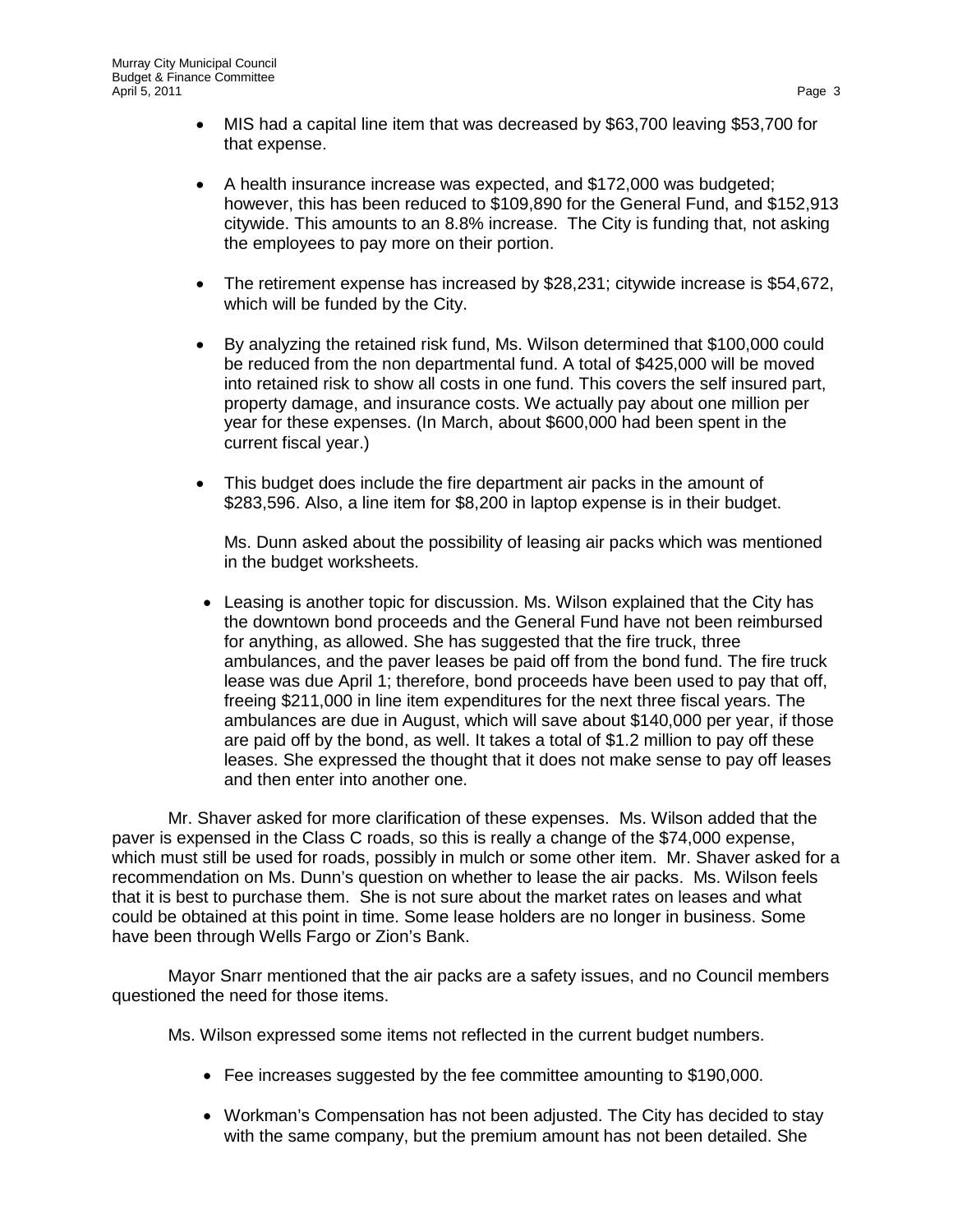thinks it will be about \$3,000 more. Mayor Snarr reported that the City has some long term claims that are making the premiums higher.

• The early retirement incentive has not been reflected in the budget.

Ms. Dunn asked how many employees would retire if there were no incentive. Mr. Terry responded that maybe six people would retire within the year regardless of any incentive.

Ms. Wilson made some general comments about the budget as follows:

- There are no vehicle purchases in the budget or road expense past the Class C allocation of \$1.5 million.
- No employee pay increases are planned other than Career Ladder expense of about \$24,000. Ms. Wells mentioned that these increases have not been paid until January.
- The City will fund the health insurance increase of \$152,913 citywide.
- The City will fund the retirement increase of \$54,000 citywide.
- No additional funding is in the budget for City Hall maintenance.
- The Cost Allocation study is in the finance budget for FY12. It is \$20,000.
- Boys and Girls Club contribution has been moved from Parks to non departmental.
- She would like to look at the enterprise funds' reserves and how much is planned to use.

## **Mayor Snarr Budget Addendum**

Ms. Wells distributed a new Budget Addendum with some changes from the one in the binder.

Mayor Snarr detailed the expenses on this addendum, which prevents the City from holding public hearings throughout the year for contributions that continue from year to year and can be anticipated at this point. Most of these items have been on the addendum for many years; however, there are some new items for consideration.

- Employee bonus for \$60,000, because no raises have been given.
- Employee appreciation day for \$1,000. It can be in non departmental.
- Additional time off is being requested for Friday, December 23, to go along with the regular holiday on Monday, December 26. He would like to close early at 3:00 p.m. on December 31, for New Year's Eve.
- An additional day of floating holiday is being suggested for a total of 24 hours. There is no dollar value or overtime associated with this item.
- There are a number of grants the City anticipates receiving, as well as, arts grants recommended to non-profits that are listed here.
- The strategic planning consultant money was in the Council budget, however, he asked about putting that in non departmental and pulling it out as it is utilized in hiring consultants for this purpose. It is for citywide benefit. Mr. Shaver indicated that it can be considered, and the Council would like to discuss it.
- The Library Food for Fines Week. This is waving fines, not an actual expense.

**Pat Wilson Fee Committee Report**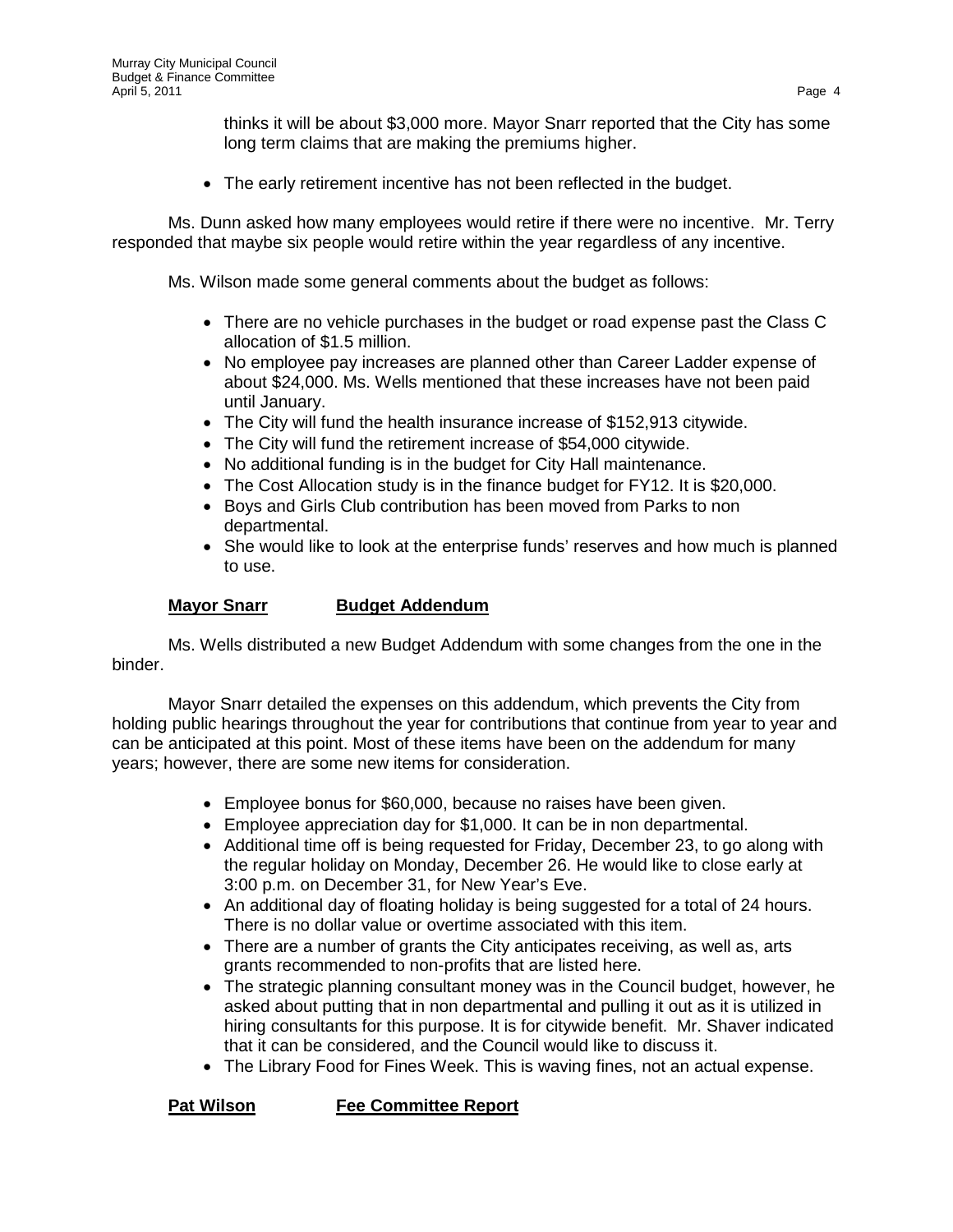Ms. Wilson distributed the Fee Committee Report with a summary page. The committee began in November and members of the committee are listed in the report. Ms. Wilson and Mr. Tingey co-chaired the group. All members were given a four to five year history of fees and charges in the General Fund. These were separated and assigned to a committee member. A couple of months were spent in meetings and discussions, reporting on research, and considering how recently changes had been made to specific fees. Comparisons to other localities were completed and reported. At the end a summary was put together to show what increases in fees could potentially be taken. The fee report includes the criteria used to look at fees, and the summary was sent to the Mayor for his recommendations. Ms. Wilson noted that the committee tried to avoid impacting Murray residents too much. They attempted to make the fee structures competitive and also show justification for increases. The Mayor has chosen about half of the fees to be increased, coming to a total of about \$190,000 projected out over the year.

One fee not selected to pursue at this time is a street light fee that would realize about \$290,000. A fire department ride along fee was not included. Legal is looking at the report. Because of recent legislative action, the committee was careful in determining that fees are not just increased to produce revenue, but have cost justification for increases.

The Mayor clarified that most of these expenses affect people coming into the City to do business. Some cemetery fees are included, but that will not last long, as there are not many lots left. The transient room tax could go as high as 4%, but the recommended 1.5% matches most other surrounding cities.

Mr. Shaver mentioned the idea that some folks buy cemetery lots and then sell them to someone else, because Murray's are so much less than others. The Mayor and Ms. Wells both stated that there is not much that can be done to prevent that. Ms. Wells mentioned that there are only about 100 lots left. Ms. Dunn suggested removing one of the roads to create space for more lots. And she believes the City should consider stacking as a practice.

The Mayor mentioned that the time will come when he recommends a charge for street lighting. Many other cities already charge for that. He will propose to raise enough money to cover the power that comes out of the general fund, and also aggressively pursue more lighting above 900 East, and go greener in existing areas. Riverton charges \$5 per month.

Mr. Dredge commented that the street light near his home was just removed. He wondered if he would still be charged a fee for lighting. Everyone would be charged the lighting fees because they benefit as they drive through the neighborhoods within Murray.

Mr. Shaver asked if the Council could make additional fee suggestions based on the report of the committee. Mayor Snarr responded affirmatively, and stated that the one fee to come before the Council would be the transient room tax. Other fees require only the Mayor's approval to increase.

Ms. Wilson mentioned that the committee members have discussed these options with all the departments.

Murray is very low on pavilion rentals, as well, and we are always booked. We are more than reasonable Mayor Snarr pointed out.

Mr. Dredge asked that the Committee members be thanked for their work on this effort. He appreciates the information.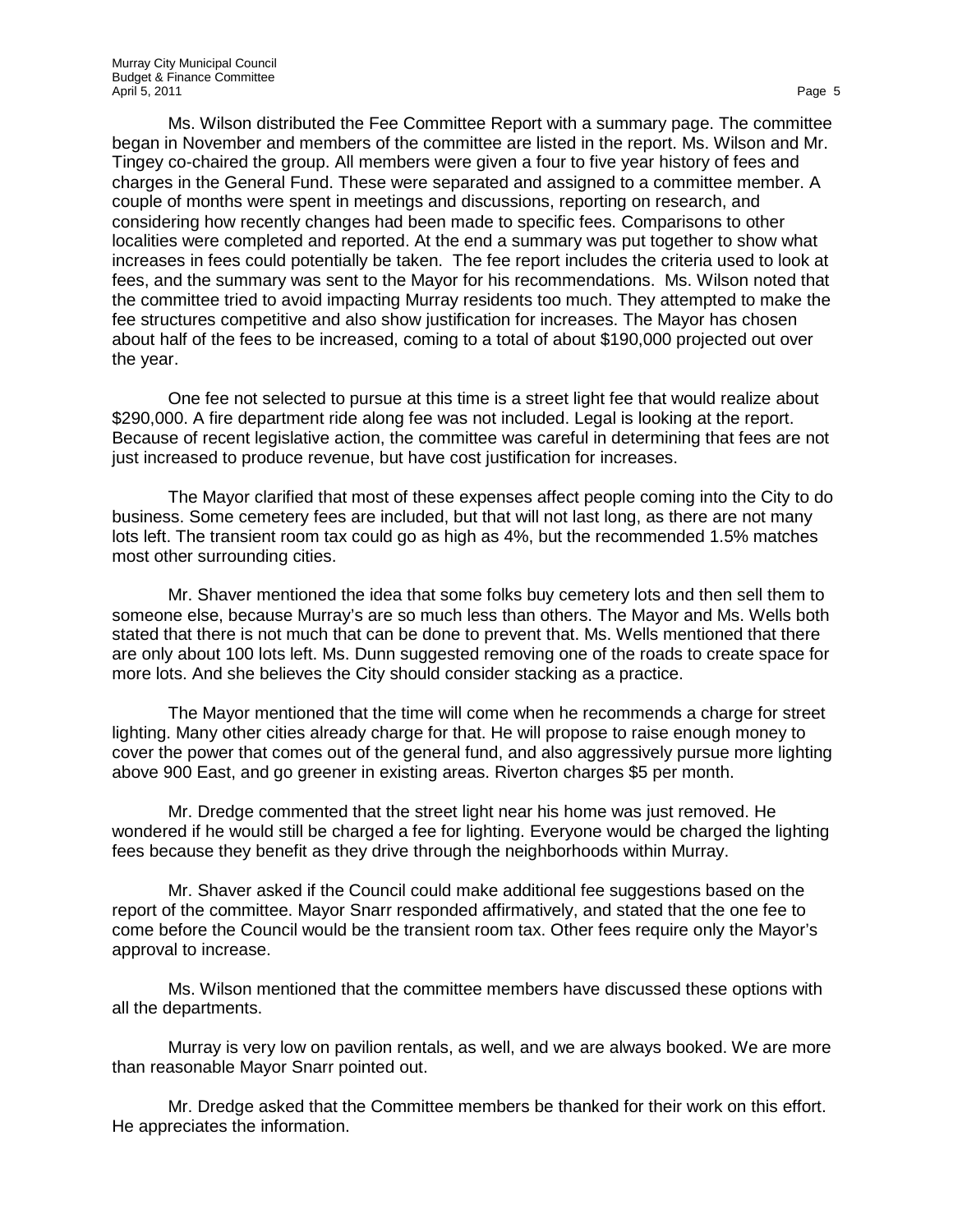### **Benefits Committee/ Retirement Incentive Mike Terry**

Mr. Terry mentioned that he was the Chair of this committee and served with staff and department heads on this effort. They looked first at the benefits received, considering first retirement and insurance. Tuition is relatively small, cut in half last year; therefore no action was taken on that. Safety awards were already eliminated.

The retirement incentive was announced, and there are currently 22 people who have committed with dates, another six have indicated a desire to retire, but have not given a date. Eighteen of that 28 are General Fund employees, and another 10 have said they will probably take the retirement incentive. This brings the number of retirees to the mid thirties.

The philosophy of the benefits committee in determining the dollar incentives was to address the health insurance costs. The approach was to help with additional cash to pay early retiree insurance, which is the time between retirement and age 65, when one can go on Medicare and becomes ineligible for City insurance. A smaller dollar amount was offered to older people to get them to age 65. A person 63 will receive a \$25,000 incentive and a 60 or under person will receive a \$50,000 incentive. Another question was what would incentivize a higher earner who is older? This is where the six months salary figure was added if it was more than the other amounts. This did capture most people that were interested in retiring.

Mr. Terry put together a worksheet that will be completed for each retiree to demonstrate the savings to the City. He created three different examples. The first one is a police officer, with grade and fund. The worksheet shows the annual salary, benefits, and total of \$89,284. His total payout is the incentive of \$45,000, sick and vacation payout, giving a total of \$50,711. Initially, in the first year, the City will save \$38,573. Because he will not be replaced, ongoing savings will be \$89,284.

The second example is for a Records Supervisor who will need to be replaced. Salary and benefits are \$80,996, and retirement payout is \$50,442, for an initial savings of \$30,574. Because she will be replaced with another employee, who will get a raise of 10%, based on a four grade jump. The new salary and benefits for the replacement would be \$79,306. This would leave an initial savings of \$23,364. Because that employee will not be replaced, going forward the ongoing savings will be \$73,786 per year. This would leave an Office Administrator III position vacant.

The third example is more complex with a series of two promotions to replace the retiring employee. This is the Operations Manager in Power. If you take his salary and benefits, subtract the incentive and sick/vacation payout, an initial savings of \$54,538 is realized. By replacing with a worker who receives a 10% increase of \$12,411 and that employee is replaced by another person who receives an increase of \$10,451, and then the total initial savings is reduced to \$31,676. The ongoing savings created is \$122,958 per year with a journey lineworker position left vacant.

This sort of worksheet will be produced for every retiree, demonstrating the savings to the City.

Mr. Shaver thanked Mr. Terry for his work on this. He realized the task of figuring out the people and where they will go. He understands that there will be adjustments made, and the Council will not hold him responsible for the shifts that will be made and how it affects the budget.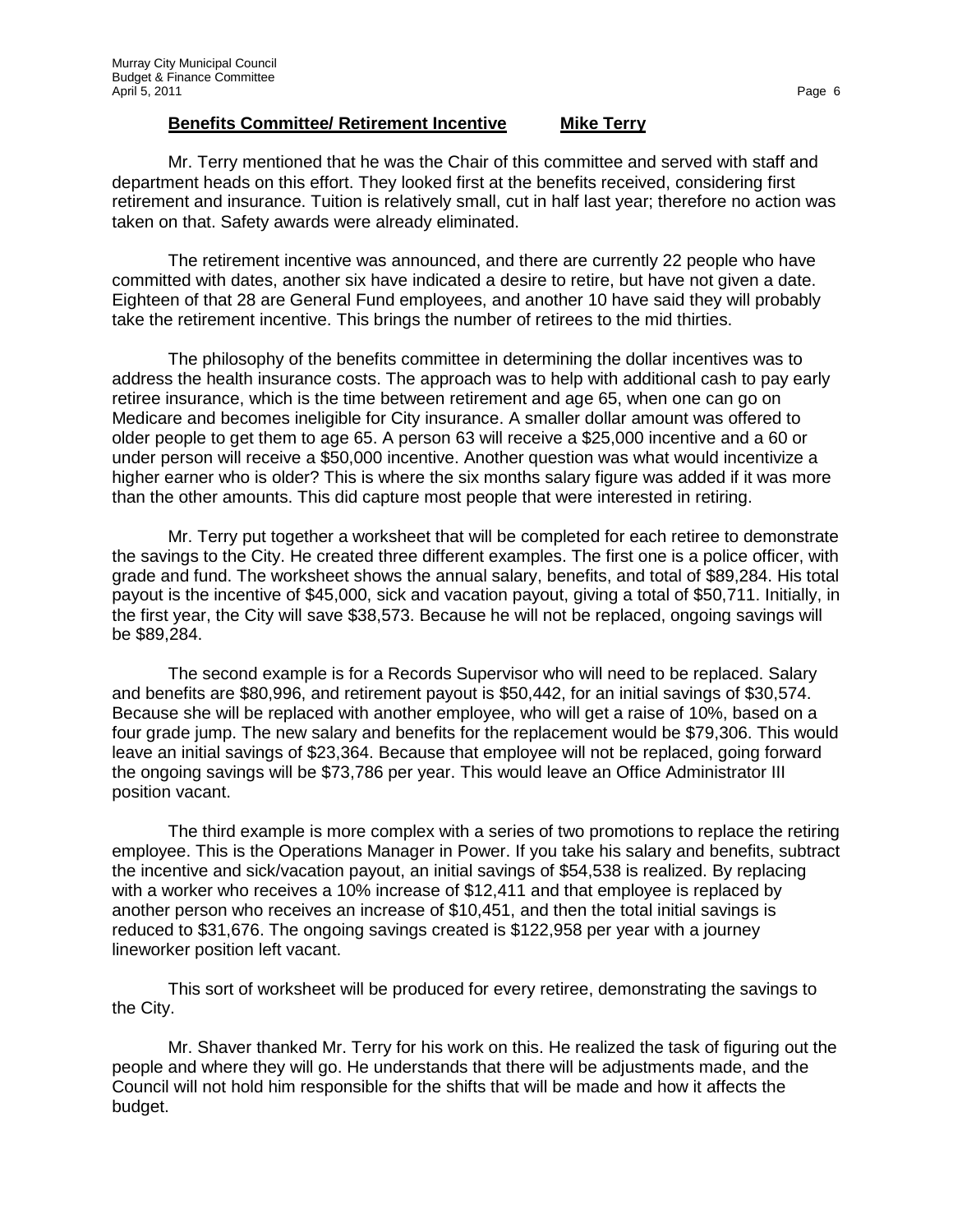Mr. Terry related that the committee discussed health insurance. There was overwhelming support for PEHP, our current provider. They came to the City with a fairly high quote and then came back with a more acceptable proposal, possibly taking money from their reserves to keep Murray. They have renegotiated a couple of contracts with IHC and the increase came down to 8.8%. He noted that about 2% of that is for health care reform that was mandated implementation. He said that we came in well, based on our claims and the age of the City population.

Mr. Dredge asked if this takes into consideration that we have the retirements and older employees will be leaving. Mr. Terry responded that because they will still be on our health plan, as retirees, our claims will probably remain about the same. They do pay a higher premium as retirees.

Mr. Terry mentioned that one concern for Ms. Wilson is the cost and potential future costs of the OPEB (Other Post Employment Benefits). Part of the retirement incentive was a disincentive for those who do not retire within the offered window, because the City will discontinue payment of the City portion of the health care plan. That will reduce most of the OPEB, which does affect the City health care insurance rates. The costs will trend down. Ms. Wilson stated that the liability will still exist.

Mr. Dredge asked if sick and vacation pay carried forward was looked at during this process. Mr. Terry responded that these benefits are the next task for the benefits committee. A paid time off (PTO) may be a potential change that will be addressed within the next couple of months. Mr. Shaver stated that the Council has great interest in what the committee comes up with. Mr. Terry expressed that there are an infinite number of options with sick, vacation, short term disability, accrual rates, and how to convert what employees currently have. Much discussion will take place. Mr. Shaver said that he has a problem with a benefit given as a measure of good faith versus a cash reward. It seems that a good faith measure has been turned into a cash measure and that is what he has difficulty with. When the City says you have this as a benefit and the staff does not take advantage of it that is not the City's problem. Ms. Dunn said it is like the floating holiday idea. One either uses it or loses it.

## **Reorganization/Employee Meetings Ms. Wells**

Ms. Wells remarked that the retirement worksheets roll into a bigger picture, which is the reorganization. The administration recognizes that with the retirements the City will lose much institutional knowledge. Replacement prospects and ways to get the work done using a different approach will be considered. It gives an opportunity to look at the organization as a whole and take advantage of this situation. The administration would like to hire HR specialist Jill Carter, who worked on the office administration study and other past projects, to help work through the process. Ms. Carter is tentatively scheduled to come on April 19 to begin the reorganization. She related that Mr. Brass would like to represent the Council. Mr. Shaver stated that Ms. Dunn expressed an interest to be involved in the process. Ms. Wells said that Mr. Brass would like to attend the initial meeting and Ms. Dunn is welcome to come, as well. The meeting is at 9:00 a.m. He probably will not be present for all the day to day work. The goal is to have the work accomplished and laid out by the end of May. The budget is difficult until then. As the reorganization is completed, job descriptions changed, and positions reordered, some hiring adjustments will be made. She anticipates that by the first of September everything will be ready. All changes will be brought to the Council for codification as reorganization takes place. Mr. Shaver clarified the timeline for these events and expressed the Council's willingness to work with the administration throughout this process. Ms. Wilson stated that the budget will have to be looked at again at that time.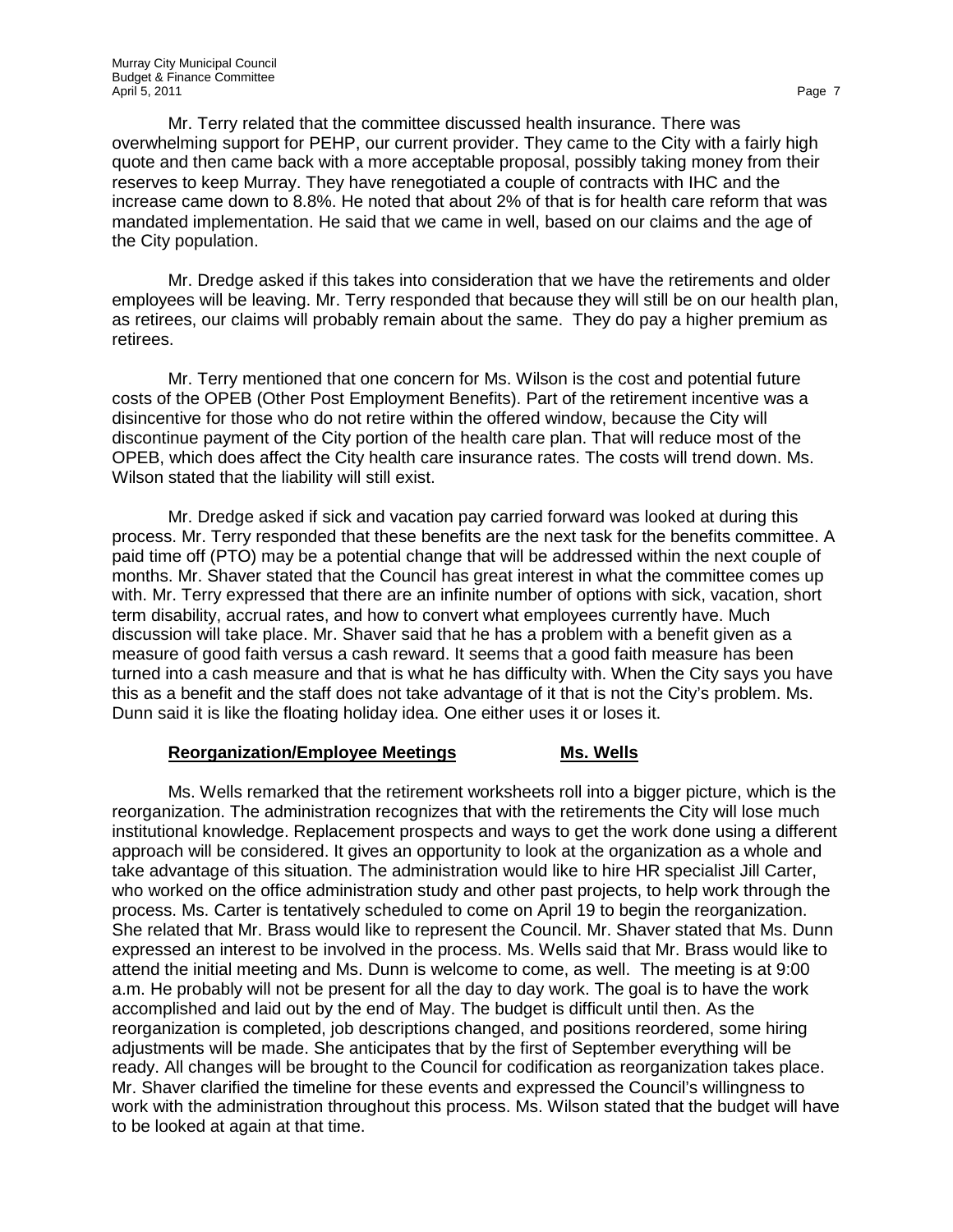Ms. Wells passed out a copy of the first edition of the new Employee Update. It was just sent out and plans are to do this on the first Monday of each month and hope that the information related will be helpful.

Timing on another employee meeting has been discussed; what to tell them and when to do it is undetermined, Ms. Wells explained. She wondered if it should be held when the budget is to a certain point. Mr. Shaver said that his concern is not so much the budget as that there is so much happening. What will occur with the retirements and reorganization? He feels sure employees have these questions. The examples with available positions would be important to them. He thinks that when the reorganization is completed at the end of May could be a good time, because there will be answers to some of the questions. There was continued discussion on the best time for an employee meeting. Ms. Wells said that the department heads are informed at weekly meetings, and more information can be disseminated through the newsletter. Ms. Dunn suggested the possibility of a Council message in the newsletter too.

## **City Treasurer Ron Koller**

Mr. Koller mentioned that some education and training will be necessary for those people filling vacant positions. Some of the retirees will try to help their counterparts through the process. Conferences where employees meet with other people who do the same job elsewhere have been one of the best ways to learn.

There was some discussion about the institutional knowledge that will leave with the retirees. Everyone agrees that it is a great loss.

Mr. Dredge suggested that beginning a documentation process of job knowledge is an important thing for these retirees to do.

Mr. Koller pointed out that the education, training and travel line items have been reduced to zero, and he sees that as a problem going forward. Bank fees have increased, however, he found an offset where the bank was charging 15 cents per item and it was negotiated down to two cents. This offset other expenses by almost \$10,000. The credit card usage is up 156%.

## **MIS David Larsen**

Mr. Larsen mentioned knowledge transfer and the beginning of GIS fourteen years earlier. It started just to capture that information. GIS saved the City \$4 million on one law suit on irrigation, and made possible other things for economic development in modeling water lines and measuring sewer capacity, for example. A document management type of system for a depository of records and information that can be utilized across departmental boundaries is something he has suggested to the administration. This can capture things that happen every day and routine processes. This is tool for future investment.

Capital items in the MIS budget are just to handle growth and pressing critical needs. Currently, the police video is not being backed up to tape. There is not enough space or time. Even over the weekend only about 34% can be completed. The system is on disks that replicate each other but if the building goes flat there is no external storage. The records part is backed up.

The data to disk duplication allows backup of large quantities of data and storage. Wireless switch replacement helps with some improvement of wireless use within the City.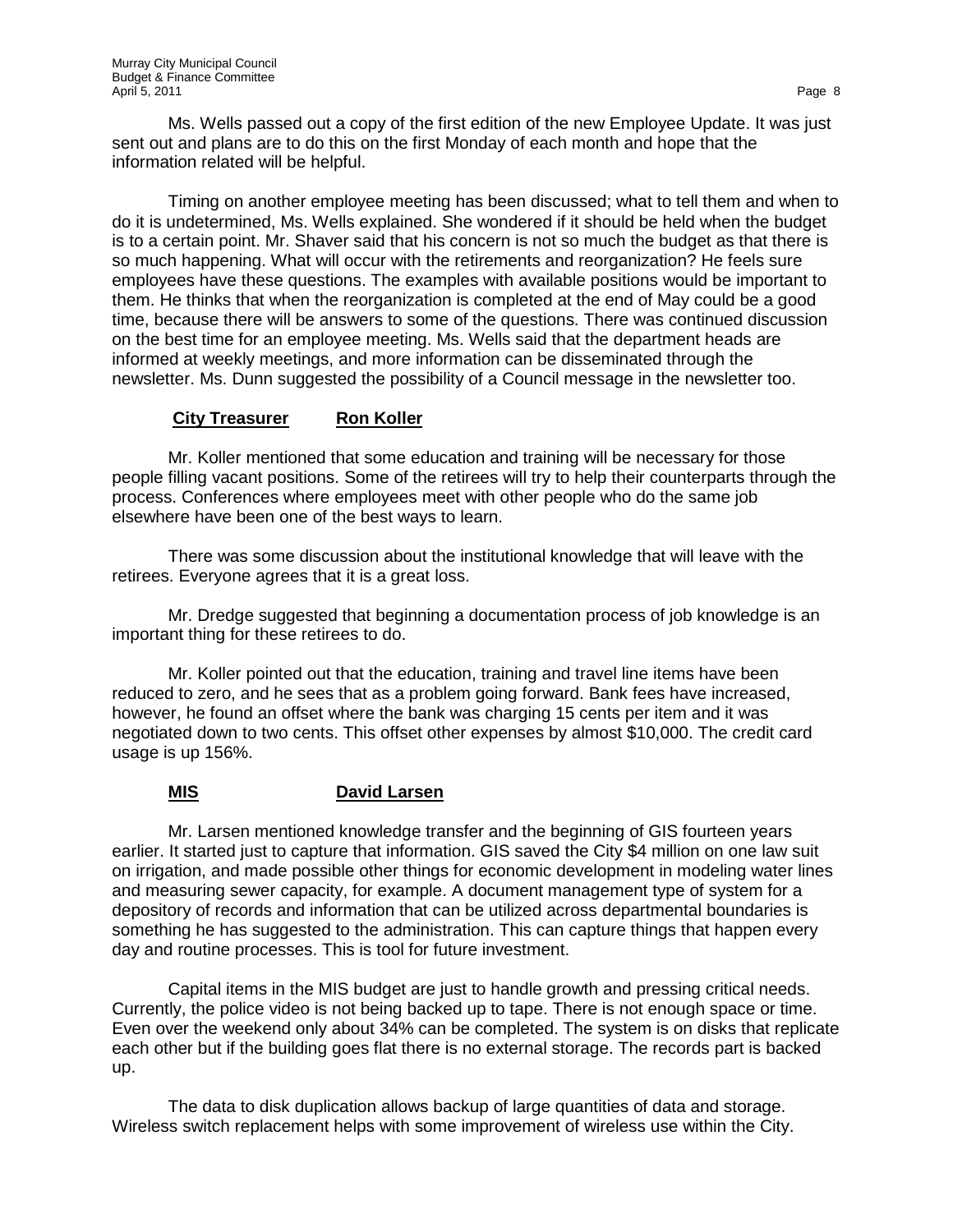Network switch replacement is to update equipment that is more than seven years old. Additionally, some GIS expansion has been requested.

Mr. Dredge asked Mr. Larsen for his view on some of the backup appliances that are now available, virtual drives rather than tapes, such as, data going to virtual drives that are uploaded to the cloud, offsite. Mr. Larsen said some preliminary tests going to the cloud had been done. The pipe to the cloud, even at 15 meg is 100 times slower than the internal speed of a disk, one to another. A staged storage strategy with important data backed up daily by disk can be replicated very quickly, and then get regular storage back on line. From there you can take your time to backup on tape or burn off to line storage, CDs or DVDs. The cloud can take a while, depending on the connection that one has. The state has fiber that is used to go from the Richfield facility to the capital. That is a dedicated fiber line, not just an internet connection. Many different things are happening, and the department is keeping up on developments. Mr. Dredge stated that he has read that tapes are going the way of the dinosaur, therefore, continuing to invest into that may not be good. Mr. Larsen said some appliances are very fast, although, they are usually for organizations larger than ours. He said tape is good, and the state has said Murray can use its remote facility. Pricing has been revised and it may be good to look at that again. Mr. White added over the last couple of weeks the internet was up and down; had our data been saved to the cloud, we would not have been able to retrieve it. While the internet was down, our servers were still up, and our data is stored here. The internet was out for up to three hours once and a second time for one and a half hours due to UTOPIA and Xmission. The backup appliance takes the place of that, Mr. Dredge commented. Mr. Stam asked if the extra space at the 5900 South fire station could be used for an offsite server. Mr. White and Mr. Larsen agreed but extra equipment would be necessary.

Mr. Larsen said to support the new releases of GIS, we need to replace that infrastructure and get it operational. Ms. Richardson said that the current release is GIS 10, which operates best on Windows server 2008. We need to upgrade to that, and ArcView licenses have been shared from one person to the next. With the upgrade that will no longer be possible, as they are tied to one machine.

Mr. Stam asked about one comment made by Ms. Wilson regarding cuts in this area. She confirmed that the original capital request of \$117,400 had been decreased to \$53,700. That was confirmed as correct.

Following a ten minute break the meeting resumed at 10:10 a.m.

## **Community & Economic Development Tim Tingey**

Mr. Tingey informed the Council that a lot of different issues are occurring in his department currently. He is comfortable with the budget plans although there are some dynamics that will need addressing. Fireclay is really starting to heat up with Hooper Knowlton's project, Fireclay Villages closing this week, and the Mike Brodsky modifications. Dealing with these matters will be additional work for the department. Three years ago there was an outside consultant who did all the reviews of projects, which has been eliminated. He feels his staff is doing a good job on the reviews.

The big project on the horizon is the downtown. With the ordinance completed, the extension and expansion addressed, now is the time for proactive promotion and recruiting of economic development in that area. The time starts ticking and he wants to get valuable projects there as quickly as possible for redevelopment opportunities.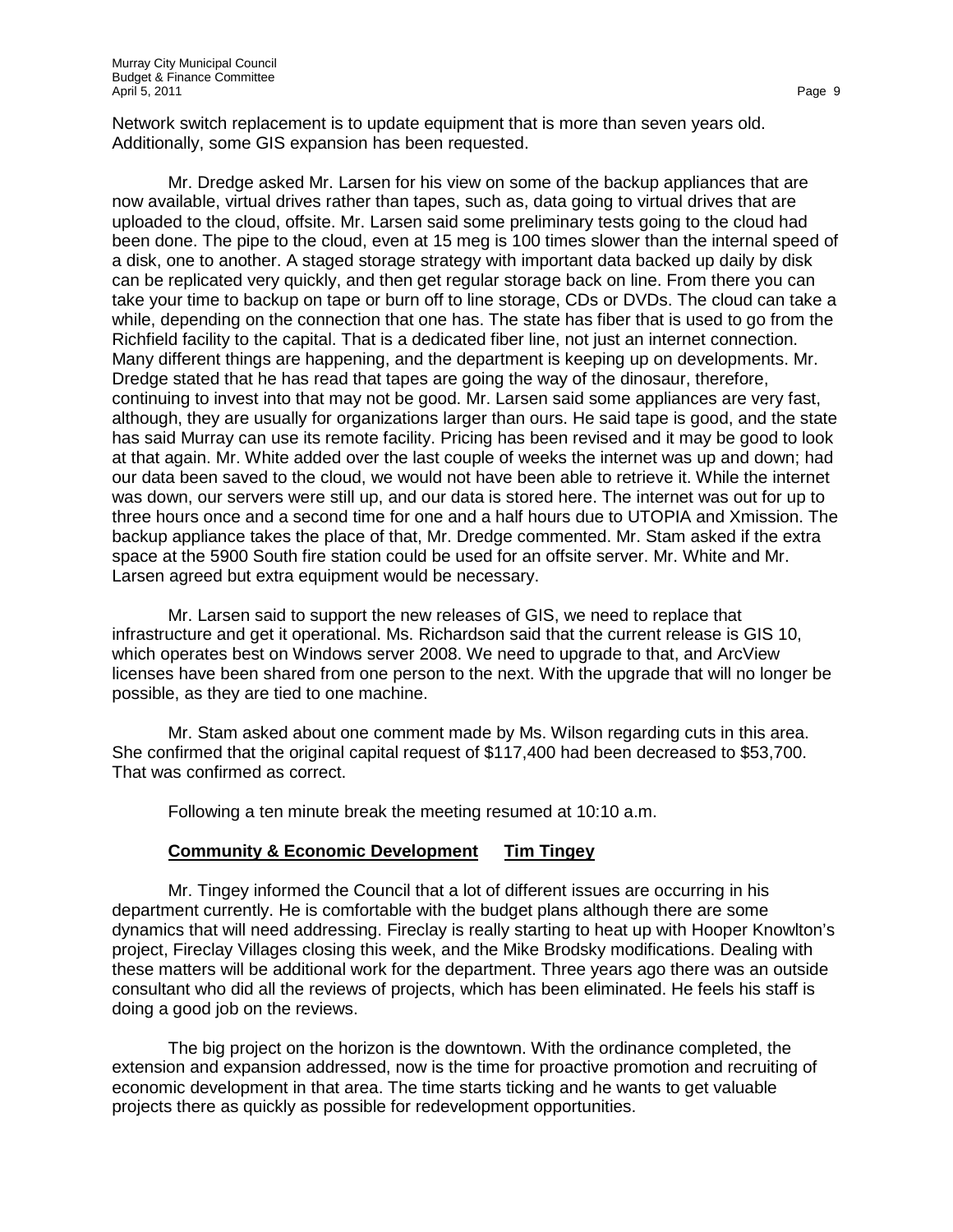He expressed his excitement about the possibilities, but also, he has small concerns about the capacity issues in his department. In the past two months one employee had some need to provide some additional income for his family, and he has taken a part time job and cut back in Murray by 20 hours per pay period. He does most of the backup in the RDA. He has only three full time employees, including himself, in the department. There are two three-quarter people and two seasonal employees. He feels like he can make things work; however, these are issues in capacity going forward. They will need to be creative, efficient and effective in the work that is done. He wanted the Council to be aware of these things.

Mr. Shaver asked if Mr. Tingey feels he will need another full time employee. He does not think so at this point. Mr. Tingey is comfortable with the budget now, but in the future, or the next budget year, it may be a talking point. Mr. Shaver asked if he would have a better idea about it by September. Mr. Tingey said it depends on how quickly some of the issues are worked out at Fireclay, and on the downtown because there is interest out there. Mr. Shaver commented that although he is not speaking for the Council, he feels that when the department is contained, creating a bottleneck, it puts pressure on the employees and opportunities are missed. The Council wants to be proactive and not reactive.

Mr. Tingey said that the RDA funds do provide a little more flexibility with capacity issues than in the General Fund. His department will work as hard as they can to be proactive.

Mr. Dredge asked if it is an option for one of his part time people to become full time, and what the incremental cost for that is. If it is necessary to ramp up, with all the investment on the City's side, he does not want any roadblocks for people to commit. Mr. Tingey has looked at that and he can study it closer, but now he is comfortable with the budget as it has been recommended by the Mayor. Mr. Dredge stated that economic development will heal a lot of problems for the rest of the City. If it looks like a choke point is coming, he wants to act first.

Mr. Tingey said in the General Fund he had proposed a five percent reduction, as was discussed in the Service Level Report. Two big issues are the Chamber of Commerce reduction proposed of \$2,200. In 2010 the budget was \$25,000, and this fiscal year would bring them down to \$20,000. Scott Baker says he can live with this. He is proposing a reduction of \$12,000 to the Utah Economic Development Corporation. He has not talked with them, and he is comfortable with the recommendation. Grants have been scaled back significantly and this will help to continue with symposiums and minor marketing materials. A lot has been developed in marketing materials over the last three years; therefore, we can hold off on doing more at this point.

Mr. Shaver related that the Council is interested in reducing paper. Where there is mention of public notices, and office supplies, Mr. Shaver wondered if it can be done electronically, as recommended by Azimuth. Mr. Tingey responded that some of the burden will be put on the RDA for office supplies and things. He struggles with the amount of information that is necessary for the Planning Commission and Board of Adjustment, and he does not want them to have to print it out from an electronic version. The possibility of laptops has been discussed but he has not decided to move that direction due to the expense.

Ms. Dunn mentioned the problem with receiving these large files by email due to limits that are imposed. She advised that she cannot receive most of them. Mr. Dredge said that the IT department should be able to set up a site where these can be downloaded. There was more discussion of that on plan review documents.

Mr. Tingey did put in some capital item requests for the FY 2013, 2014, and 2015. For example the downtown parking structure and other items have been noted as place holders for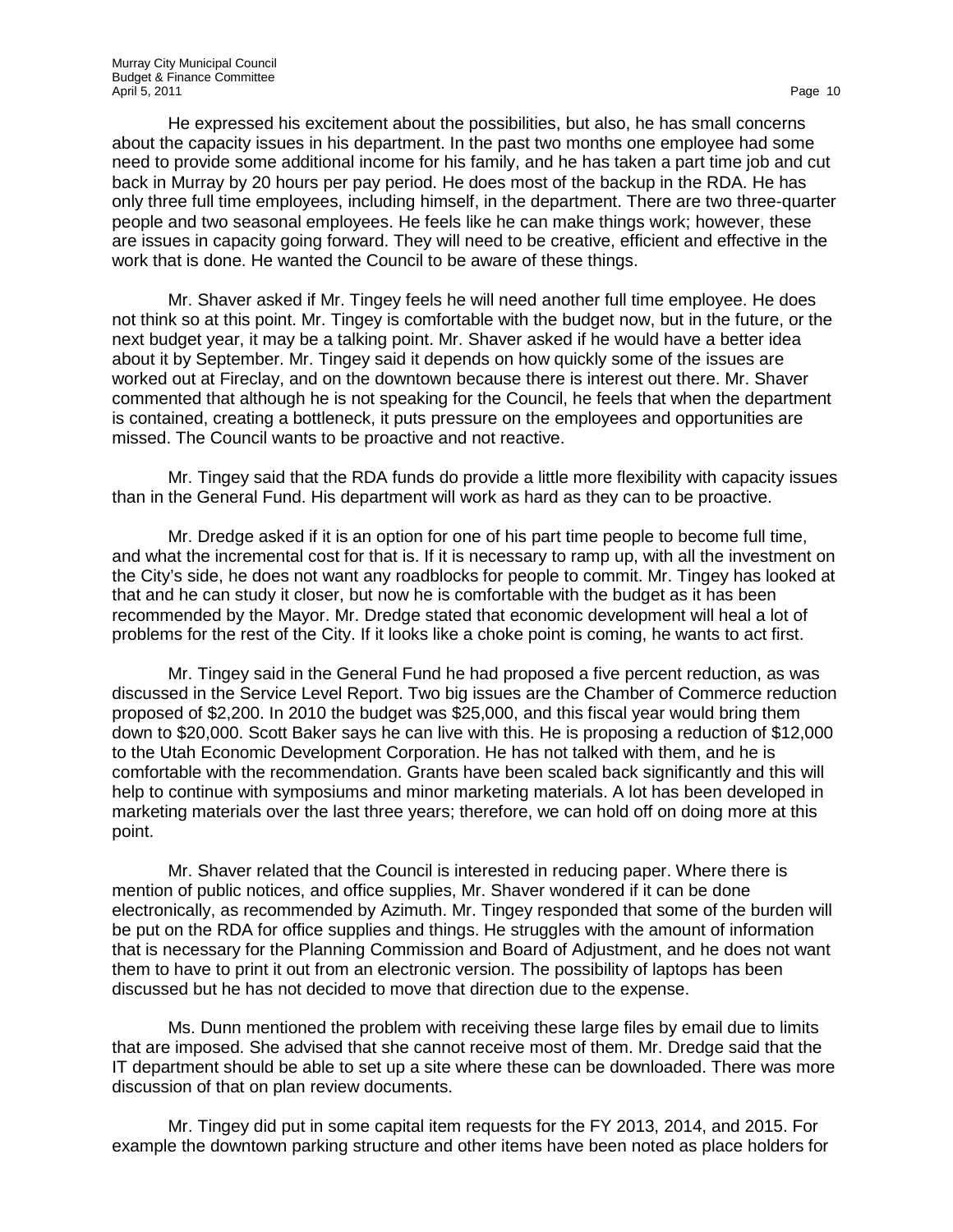capital improvements. A General Plan update needs to be addressed, and Mr. Tingey would like to do much of that in house. The last one cost \$150,000 by going outside. It will affect capacity, once again.

The RDA budget projections show increases that have been built in from areas where money has not been spent in the current year. In the Central Business District (CBD) we are increasing travel to promote opportunities for economic development. Professional consulting services have been increased for anything that may be needed. An increase in City Hall expenses is to pay back some of the burden the RDA puts on City Hall services. There is a large decrease in land acquisition because property has already been purchased.

Addressing other budgets Mr. Tingey commented that there is no budget in Fireclay, East Vine has only an increase in professional, and there are a couple of public projects that can be ramped up with public services. Cherry Street has some increase in professional and travel. The Smelter Site has the sales tax bond reimbursement, and low income housing, which are items that we need to be committed to. A professional increase is to cover unforeseen costs in the housing side of things or if the bond amounts change. The \$104,000 was determined by the carry over, the 20% we must have based on the request to the county, and the amount of bond proceeds that are built in to a schedule that we pay, and it is the leftover.

## **Power Blaine Haacke**

Mr. Haacke stated that the budget is very close to the previous year, with the exception of cutting the 5%. This will be taken through labor with two retirements and one departure. The salary and benefits came to about \$400,000.

The budget is \$35.4 million. It is a balanced budget with no cost of living increases. It is a 5% reduction from last year's budget, not only due to labor, but also by fine tuning the resources. He projected resource costs to decrease about 1% because of changes to the call back from IPP (Intermountain Power Project). The decision was made to not call back a 24 hour 7 day a week resource, and pay for those costs in the low load hours. Some on peak market power was purchased at substantially less than the 5.4 cents/kWh from IPP. Projections show that there will be surplus energy on the market.

There is a 3% general rate increase in October, based on Council vote about 3 years ago. This is the last increase scheduled. Rocky Mountain Power is dealing with a 13.4% rate increase across the board.

Mr. Haacke explained that about 30% of energy sales come from residential, 55% from large commercial, and 14% from small commercial. He projects about \$34 million in metered sales revenue, and another \$1 million from wholesale power sales, REC (renewable energy credits) sales, impact fees of \$75,000, and pole attachment rentals from Qwest and Comcast.

The majority of the line items are the same as the previous year. City Hall services are \$1.3 million, which is \$63,000 less than last year. Debt service is \$2.3 million and refinancing some bonds will save a little. That will be presented to the Council soon. The in lieu of tax (ILOT) transfer is about \$2.3 million that is the 6.8% it was raised to last year. Power is projecting \$500,000 into reserves at the end of the year.

Ms. Dunn asked if \$500,000 was put into reserves the past year. Mr. Haacke stated that the previous year Power borrowed from the Water Department. He said that he does not think the \$500,000 went into reserves but the loan was repaid. She asked if the people leaving will help the reserves. The commitment to hold off on rehiring will help the reserves. The savings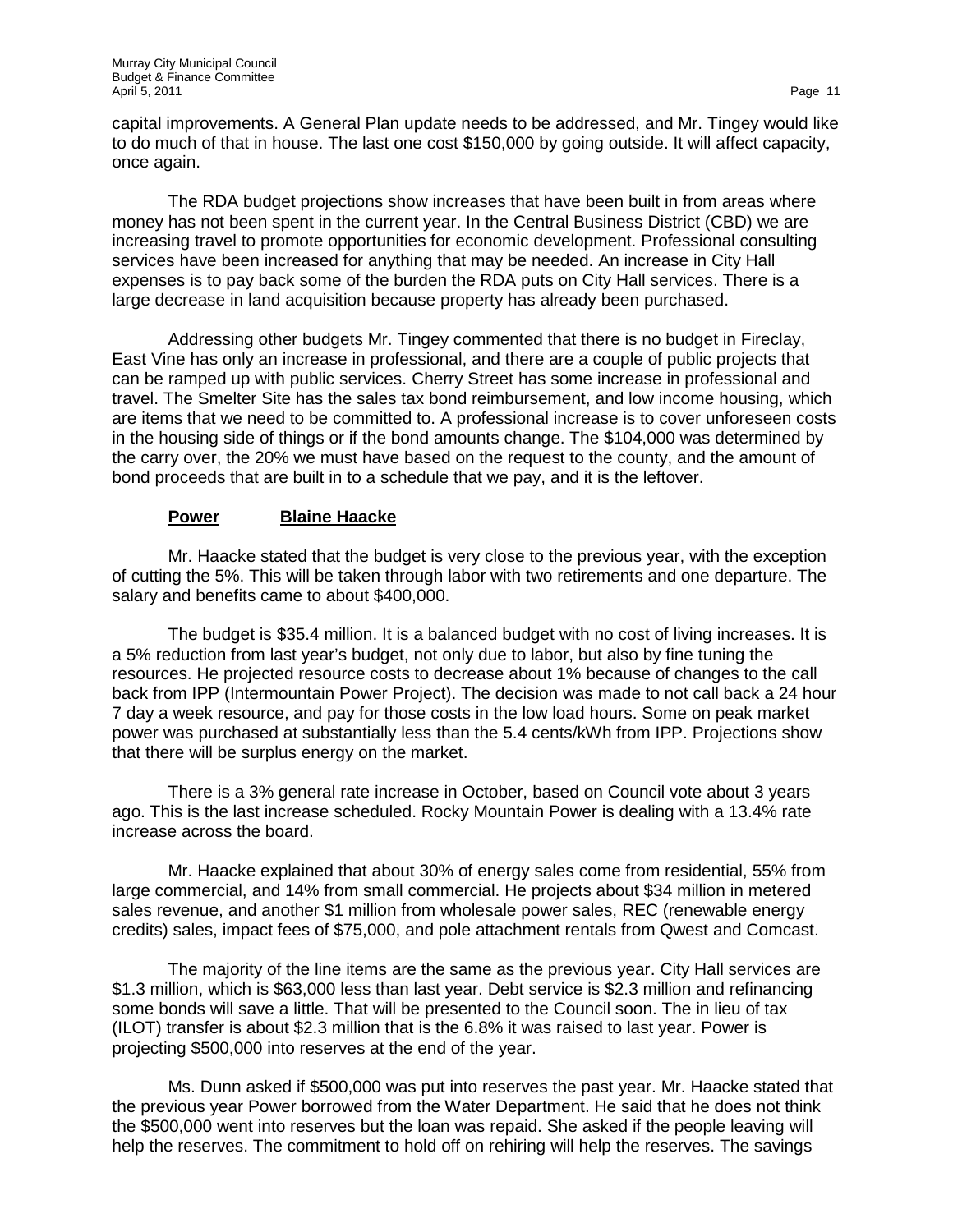will begin to show up in June. Mr. Haacke stated that five to six people may take new retirement incentive. Cash flow is better in the current year than the prior.

Mr. Haacke detailed the resources: Hunter (coal fired), Colorado River Storage Project (CRSP) (federal hydro), IPP (coal fired), San Juan (coal fired), Cottonwood hydro, natural gas and the UAMPS pool. In April and May Murray is guaranteed more energy from the CRSP resource. Part of that is because they are letting flows out of Lake Powell to equalize Lake Mead. The problem is that the water is not let out at the right time of day. It may be at 4:00 in the morning. Mr. Haacke said that the environmentalists control much of that. He expects natural gas to be in the range of \$4 to 4.50 per decatherm making it about a \$50 resource. The CRSP rate increase will be foregone this year.

Capital projects are planned for \$1.1 million. This is for backyard rebuilds and new construction. The staff goes into people's backyards to determine which poles are 30 to 40 years old and then change them out, to keep ahead of problems. They will try to do a five block area, based on what Mr. Crutcher and Mr. White see as needed. The previous year, when the ILOT was increased, this is where the money was taken from. Getting too far behind on these hurts the efficiency of the system. Allocated here is \$690,000.

Money for a capacitor bank is budgeted, which helps with the power factor in substations. Murray is bound by Pacific Corp to keep a certain percentage of power factor. This produces a quality of power. We have fallen below the required level, and could receive a letter of notice to improve it. It is a \$65,000 item, and should be in every year. This is something that has been cut in the past when funding gets tight.

A closed fiber loop between substations is included in capital projects for \$70,000. Mr. Haacke said that he was hoping to cooperate with UTOPIA on this; however, it has not worked out. He explained that the closed fiber loop helps with communication for security reasons from NERC (North American Electric Reliability Council) and WEC who watch the reliability of the energy grid system. The SCADA is the supervisory control and data acquisition system and the City can be fined if it is not secure. The labor would be done by the department. He would like to use extra fiber from UTOPIA. Mr. Dredge noted that as much money as we put into it, they should be willing to help out. Mr. Haacke needs to know just who to talk to about it. Mr. Dredge will help on that. It could save the \$70,000 budgeted.

SCADA is the software that opens and closes the breakers at the substations, and monitors the hydro. These are the computer screens that dispatchers use 24 hours a day. It is about 10 years old and a need for an upgrade is seen on that. It costs \$150,000, and has been cut from previous budgets. The water department needs to upgrade supervisory capabilities in pump houses, so they have offered to put \$85,000 toward that. Mr. Haacke would like to take advantage of this opportunity, and it will be important that a firewall be installed that will separate water from power. Power dispatch does act for water from its location on 4800 South. Loads and reservoir levels are monitored. Any bumps on the system that open the breakers power notifies water so that no critical alarms come through. Mr. Crutcher stated that most of the hardware replacement parts are no longer in production.

Mr. Haacke mentioned that operations and maintenance stays about the same, except for the replacement of some trailers at \$46,000. These are to take gear out to the job site. No major vehicle purchases are expected. One truck is budgeted.

Ms. Dunn asked about the theft problem, and what kinds of things could be done to curb that activity. She wondered about the cost of an alarm system, or surveillance and alarm combination. Mr. Haacke said that there have been two incidents since the previous week. Mr.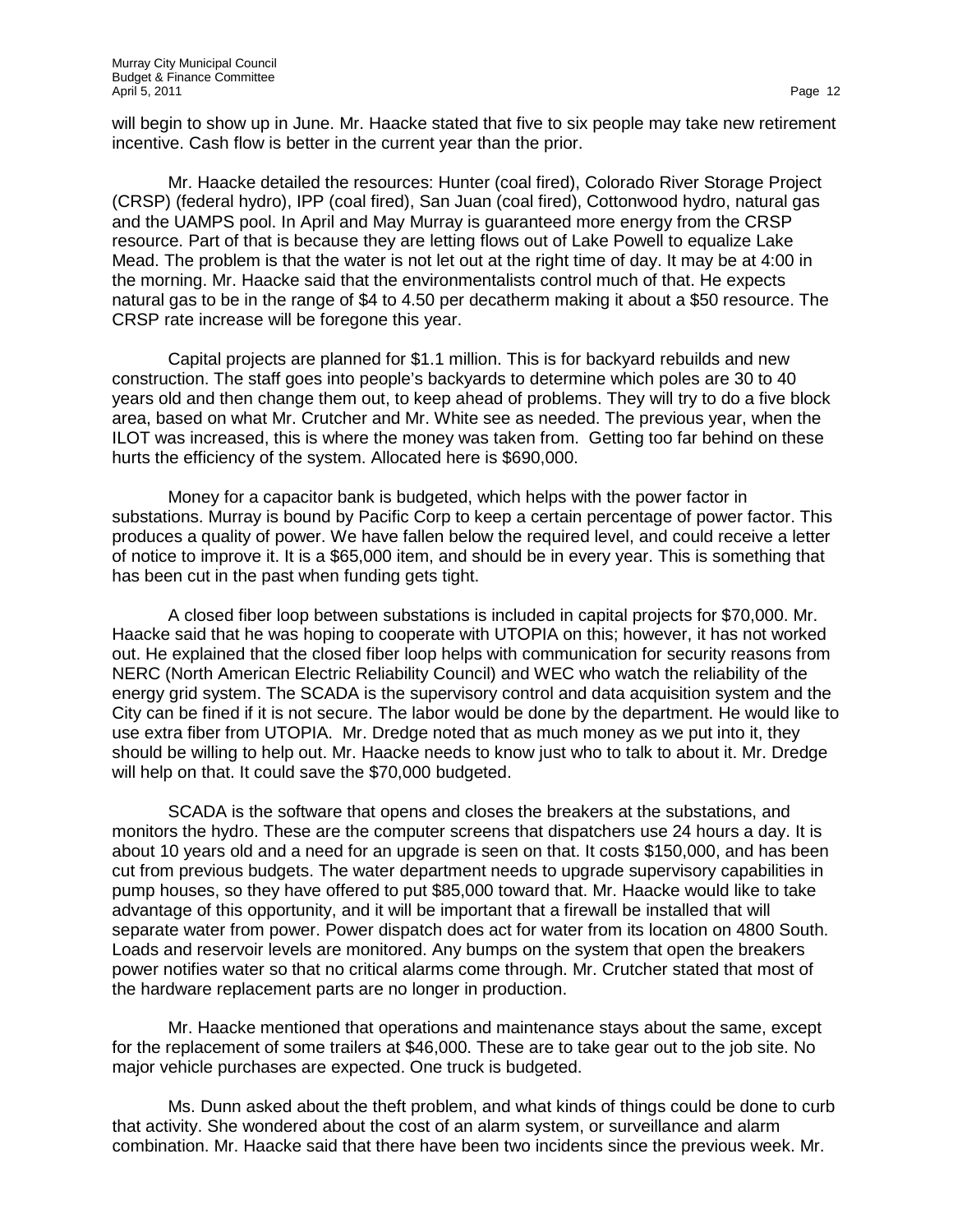White added that on Commerce some wire had been cut at the old Fountain of Youth facility that impacted Murray. Mr. Haacke noted that the second thief was caught. This person was seen in the bay area by a dispatcher. Usually the copper wire is kept under lock and key in a separate bay. Remnants of a job used at Fashion Place Mall had been observed under the covered parking. The Mayor suggested that these are contractors working on the same jobs and scoping out Murray's supplies. In this case the police were called and searched along the tracks toward the police training center. This man was found in his truck. Segments of wire were found along the tracks. To answer Ms. Dunn's question, Mr. Haacke related that each of the substations have cameras, and \$70,000 to \$90,000 had been spent already. Some are remote control, others are stationary. Motion sensors can be used, however, many times they are so sensitive they go off if a tumble weed blows by. The department may try motion detectors with lighting. Greg is working on this now. Testing is being done at Riding to determine if there is damage to the transformer. The lights have been turned on and that invites complaints. Mr. Shaver offered that there is a motion sensor that is set at a specific horizontal height, so that animals and such are not detected. Mr. Haacke explained that the original money spent was \$50,000, which came from Randy Willden and a federal grant for emergency management. More money has been spent. Mr. Shaver stated that the Council will support him in what needs to be done, and they are anxious to hear when information is available. It is important to protect the City resources now and for years into the future. Mr. Bellon detailed that fences and gates are being cut. Electrical wire security was suggested however, that could harm children playing. Mr. Haacke has toyed with the idea of signage stating that crime in the power department is considered a terrorist act. The attorney's office has been consulted about that and will give some direction. Ms. Dunn advised that pictures publicized on the news are getting results. Mayor Snarr suggested heavy duty bike locks on the gates.

Ms. Dunn asked how much money is in reserves now. Mr. Haacke stated that as a commodity on the shelf there is one million dollars on reserve in warehouse materials alone. Based on the last audit report, Mr. Haacke estimated that \$2.5 million are in reserve.

### **Murray City Employees Association <b>David Frandsen**

Mr. Frandsen declared that he had no additional comments to the letter that was sent to the Council the previous month. He acknowledged the opportunity to talk with Ms. Wells and become more involved in what goes on in the City to further understanding. He appreciated the newsletter sent from the Mayor's office. Open channels of communication are important.

Mr. Shaver related the amount of information coming from the Council, Mayor's office, and various committees regarding budget, retirement and affect on all employees. He is concerned about when and how best to talk with the City employees and asked for input. Knowing that there are so many changes, and in an effort to limit to rumors Mr. Shaver welcomed suggestions.

Mr. Frandsen confirmed that rumors do get passed around the City. Ms. Dunn asked that he and his committee work to squash those rumors. Mr. Frandsen said that the big presentation at the school was great. One large meeting is best. He stressed that many people are worried and not knowing future plans makes them worry more. Mr. Shaver confirmed that the employees make the City what it is. Mr. Frandsen said his fear is that when people have options to go elsewhere for work they will take the opportunity and the institutional knowledge will leave with them. Council members confirmed this loss of information as a concern.

Mr. Dredge mentioned employee discussions where it is suggested that the City just walk away from UTOPIA as the basis of the City's problems. This is not an option. It needs to be clear to the employees. Mr. Stam, Ms. Dunn and others confirmed the frustration from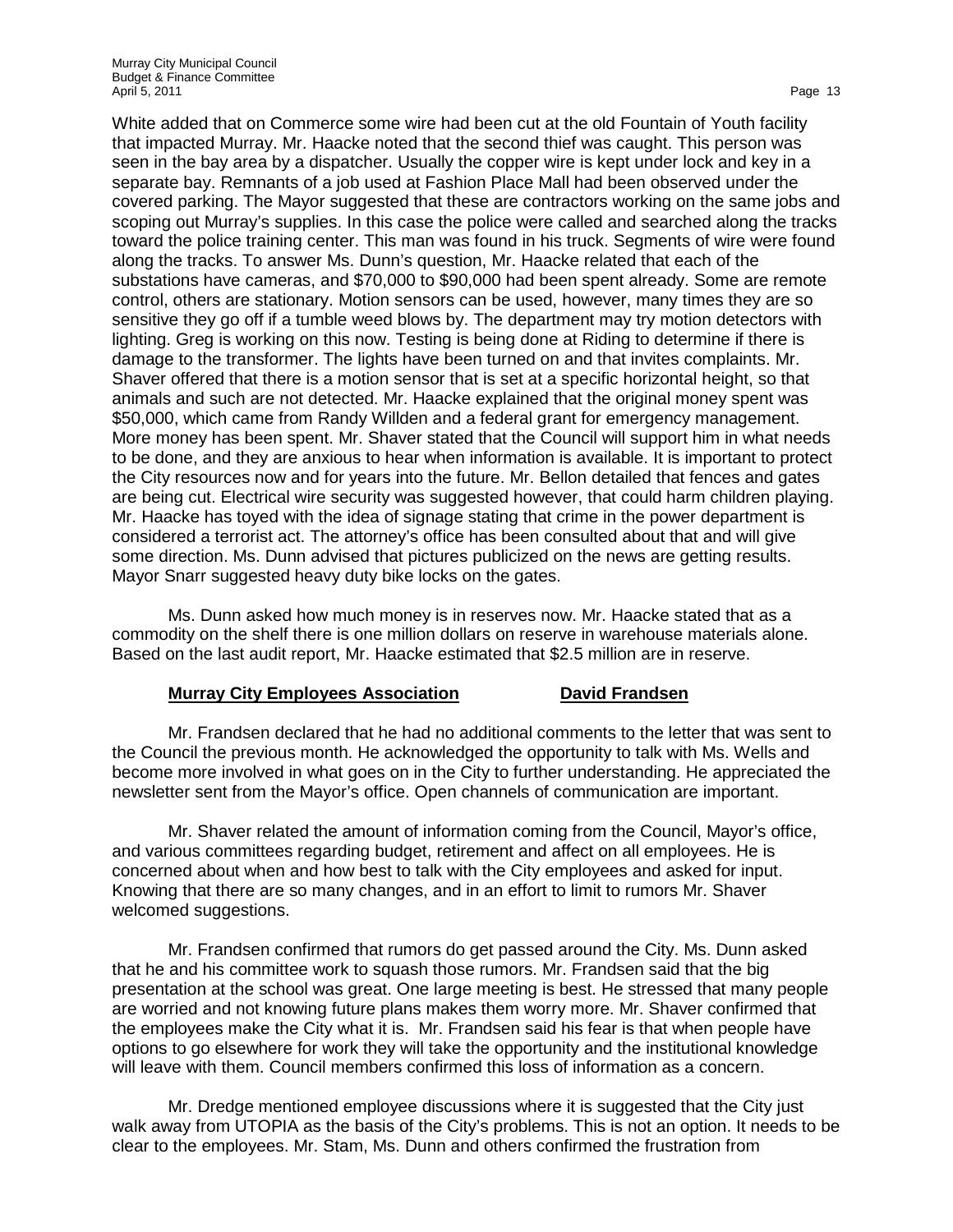employees. Mr. Frandsen stated that people perceive it as affecting them directly. Mr. Dredge asked if there is something the Council can do. Mr. Frandsen suggested that the Council be as honest and frank about it as possible in a meeting with all employees; there is massive animosity toward the Council because employees feel the City should never have gotten involved with UTOPIA from the beginning.

## **Library Dan Barr**

Mr. Barr reminded the Council that the Library is in its third year of the strategic plan. One of the basic principles was reallocation, and now we are starting to see why that is important. This budget has a lot of reallocation in it. It allows the Library to do more with less.

In highlighting the budget Mr. Barr pointed out that there is a 6.5% reduction in regular employees. That was a position that became vacant last November, and he is proposing that it continue to remain vacant. The duties have been reallocated to other staff members.

The line item called professional/marketing was \$14,582 in 2010 and is now at \$8,000. That is a cataloguing service that has been discontinued. For the next FY different marketing of services and value is being developed by a design firm who is working on a brand strategy for the library. This budget will allow implementation of the strategy more effectively. Some of the programming dollars have been moved into this line item for use with a different approach.

The City Hall cost allocation came a little late and some adjustments were made to accommodate that expense. Ms. Wilson will be attending a future board meeting to explain how that allocation is developed and determined. Increases of that nature cannot continue, and Mr. Barr expressed his surprise at the rate of increase.

Ebooks demand has been increasing; therefore, \$20,000 has been set aside for that. The accessibility to these ebooks will be to Murray cardholders only. Training related to that will be taken. It can all be done on line. Most of the devices can be used, except the Kindle, which is controlled by Amazon. Mr. Shaver asked about the timing of the check-out. It is set as other books and then will disappear from the device. It is a trend with the collection going from physical to electronic. Storage, maintenance, repairs and replacement are eliminated, and so are overdue fine revenues. This transfer will have an impact on the library that will necessitate some adjustments. These are both e-print and e-audio. New technology requires training and could eventually be the bulk of the library collection.

Mr. Shaver asked about the adult book line item. Mr. Barr pointed out that several line items have gone to zero and been combined in other areas. The total materials budget (books, audio, visual and electronic) has gone from \$195,000 to \$206,000 in the next FY. That amounts to a 5.6% increase. Overall, the next budget is 2% less than the current year. Efficiencies and reallocations have allowed for more books in the budget. To cover the City Hall expense increase books and part time hours were reduced.

Another item to note is the original building construction bond will be paid off in this year. That money will be available for other purposes and the board has discussed looking at a capital fund for replacement of HVAC and repairs. The possibility of building expansion is another topic that continually comes up to meet the Library's increasing needs. Mr. Shaver suggested that if use of eBooks continues to rise, then foot traffic may stabilize or level off. Ms. Dunn said that the Library is packed for use of computers. Mr. Barr said that part of the branding is to make the Library more of a community center, where people use meeting facilities, train, proctor exams, and other space needs. Even if the collection shrinks, the floor space may be reallocated. Room fees may make up the difference in fine revenue, Mr. Shaver offered.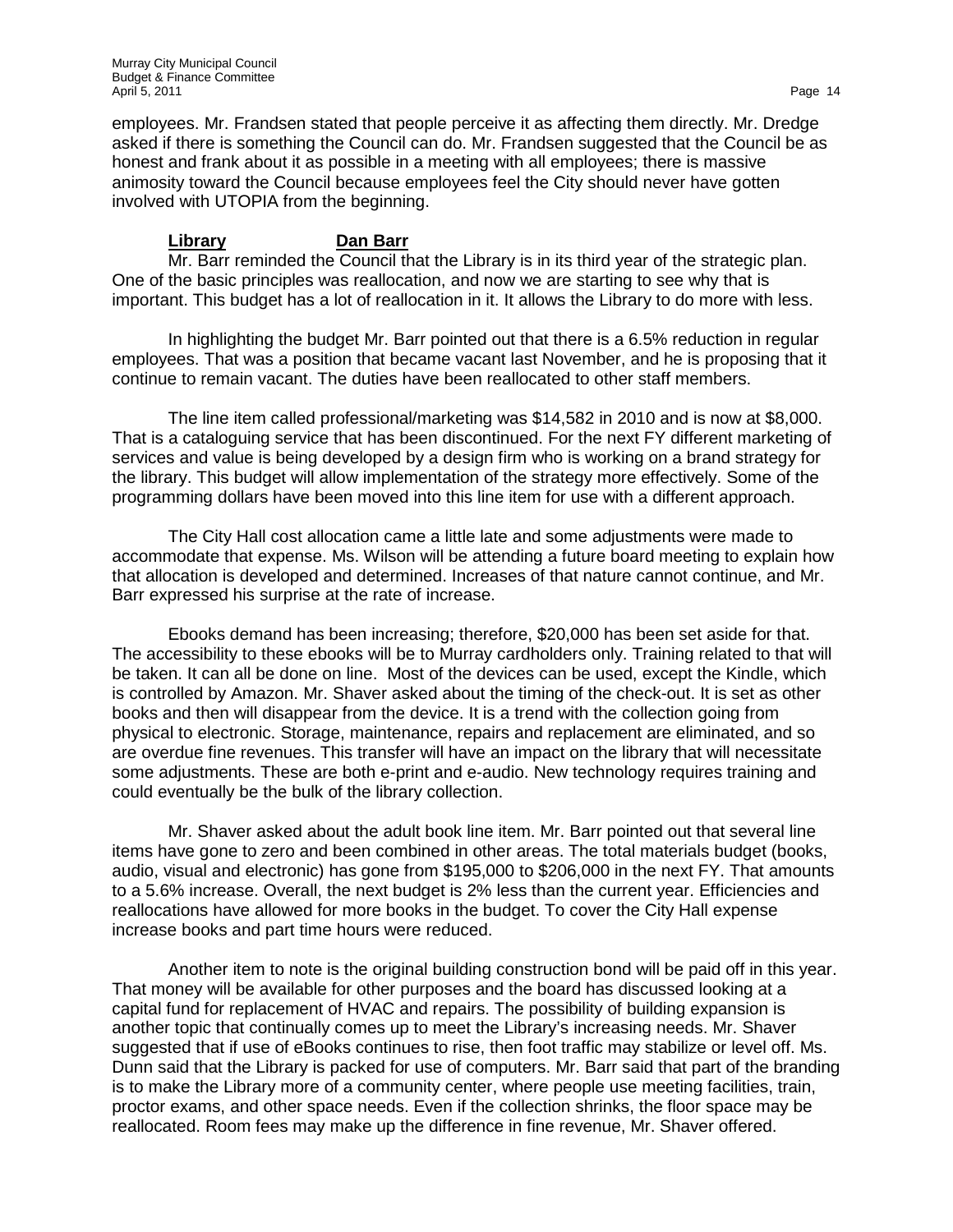Mayor Snarr explained that when a new school superintendent is chosen he and Mr. Barr will visit with him to gain insight into thoughts about the footprint for the new junior high school. Parking is one big issue to be discussed and is important for the future success of the Library. Mr. Barr indicated that the Library leases the property from the school district and is currently 20 years into a 50 year lease. The Mayor may ask if the Library could purchase the property.

### **Mayor's Office Jan Wells**

Ms. Wells said that there are not many changes to the Mayor's budget. Adjustments are still being made between the Mayor's and non departmental budgets. It was about \$14,000 that had been sent to non departmental from the previous year. Employee costs did increase slightly for insurance and retirement.

Mr. Shaver asked how old the computers are in the Mayor's office. Ms. Wells said they are about five years old but have been upgraded to Windows XP.

### **Council Janet Lopez**

Ms. Lopez noted that there were not many changes; however, office supplies and small equipment have been decreased by \$500 each. The miscellaneous services were increased due to this being an election year with additional events and retirement party that may take place. The larger item affecting the budget is the consultant/service audit line with \$25,000, which may have been larger then decreased. Ms. Wells mentioned that originally \$40,000 was there and moved into non departmental. Ms. Lopez stated that Mr. Wagstaff was thinking of some ongoing departmental audits, however, she was unaware of exactly how those funds would be used.

### **Finance Pat Wilson**

Ms. Wilson moved the payroll position from the Treasurer to the Finance department. It could have been set up there because of the reimbursement from enterprise funds. That position does act as backup for the Treasurer's office but she does payroll for the General Fund employees, as well. This is the major change in finance.

There is a new person in the department and she brings good skills with her. She was immediately put on bank reconciliation. Some extra costs have been included to give her training because she has not worked in government sector before. She has accounting, payroll and auditing experience. She will be able to work with the auditors, due to her understanding of the theory. Eventually, Ms. Wilson would like to produce the financial statement in house and she feels that is a possibility with her skills. There is still a lot to learn. Training has been spread out. She would like the staff to be more involved in training. Mr. Johns will attend the St. George meeting. Auditors cost is included, and FY 2011 is the final year before going out to bid again. We may have increased costs after the bid process. There are not many firms that audit governmental. The City code is written such that Erikson's firm cannot even bid on the RFP. We require at least a one year break in auditors. She thinks it is good to go out to bid; however, she was surprised that Erikson would not be allowed to bid. Mr. Shaver asked if it was always a 10 year contract. It had been a five year contract, but because of the lack of governmental auditors it was extended to 10 years. Mr. Dredge suggested that is something that should be looked at, and related that there is some institutional knowledge that is very valuable. If they are competitive why not use them? Ms. Dunn agreed with using an RFP process, but she too wondered about prohibiting them from bidding. Ms. Wilson reiterated that this year is with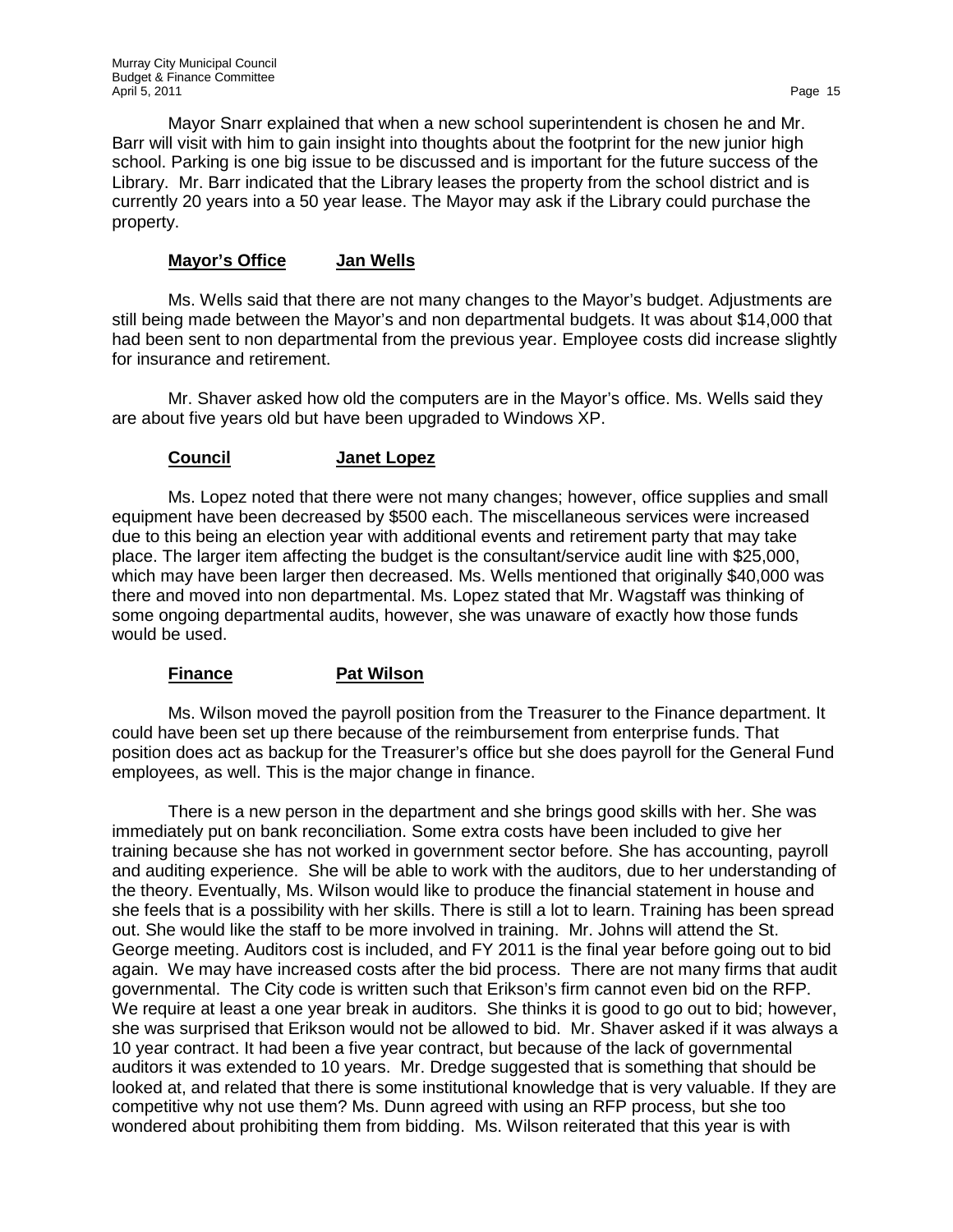Erikson, and in January we would get our RFP out. Mr. Shaver said the ordinance could be changed between now and then.

Mr. Shaver asked if Ms. Wilson had thought about how she might like to do some consolidation. The purchasing is in the Recorder's office and she would like to have that in Finance. If she had that under her control, some issues could be resolved. It would be an asset if the Treasurer's office could be updated to make bank reconciliation easier.

Mr. Dredge informed Ms. Wilson that at the last UTOPIA executive board meeting he fought long and hard against having the finance department responsible for billing the service provider fees. He still thinks we will be responsible for billing the hook-up fee, but others agreed that it would be an onerous burden for their staff to bill service provider fees. They will be looking for other options.

Mr. Dredge asked how things are coming on more consistent general ledger coding. Ms. Wilson feels that substantial gains have been made in this area; although, the total problem has not been solved. Some of the issues start at the purchase order. Mr. Johns said that personnel issues cause some of the problems, where little kingdoms have been created with a lack of willingness to cooperate or collaborate.

*Customer accounts* consist of a small dedicated staff that is efficient, effective and hard workers. The overtime increase is caused by the standby pay for the meter readers who are called out afterhours or on weekends for disconnects or reconnects. The supervisor is one of these who have been with the City so long that he cannot find the time off for vacation, and you might as well pay him as put additional time on the books. Ms. Dunn asked if we differentiate between standby or callout time. Ms. Wilson responded that they receive a certain amount to be available on standby, and then they get a minimum amount for responding. Ms. Wilson will research that more and let the Council know the results. Postage needs have increased, but possibly with the new fees that may help out on collecting bad debts. This is reimbursed by the enterprise funds, because they exist solely for those funds. Eventually, they may need more help in this area. We will have to see how the UTOPIA and UIA needs affect the department. Credit card fees have increased.

*Non departmental* is one budget that Ms. Wilson has been trying to fine tune. The employees' ice cream day can be put here, if so desired. The big jump in budget is due to the UIA/UTOPIA dollar amount. Mr. Dredge clarified that at bonding the City will be repaid for some of the operating costs paid out. He asked if that was included. Ms. Wilson stated that she has tried to get some numbers on that from Curt Sudweeks; however, nothing has been forthcoming. Mr. Dredge related some conversation from the last board meeting. It was suggested that the money be left with UTOPIA to build the network faster, although, he was of the opinion that the money needs to be paid back, 1) because the City needs the money, and 2) UTOPIA needs to show that they will keep their commitments. Most of the other board members agreed with that opinion. The bond is set to close the first part of May, so the City will receive some money. It should be a payment, not net against our bills. The UTOPIA debt is budgeted at \$1.52 million, the legal is \$150,000, the dues \$70,000, and the capital assessment has dropped to zero. Mr. Dredge suggested that when the money does come in he thinks it should offset the amount of debt service being paid out. Mr. Shaver asked if the budget must be opened to receive the money. Ms. Wilson replied that if it goes into fund balance, it is not necessary; however, if it is to be spent, then the budget must be opened. Otherwise, it flows in as additional revenue.

Mr. Shaver asked for an explanation of why the Boys and Girls Club donation is put in non departmental. Mr. Johns responded that it has nothing to do with Parks. It was considered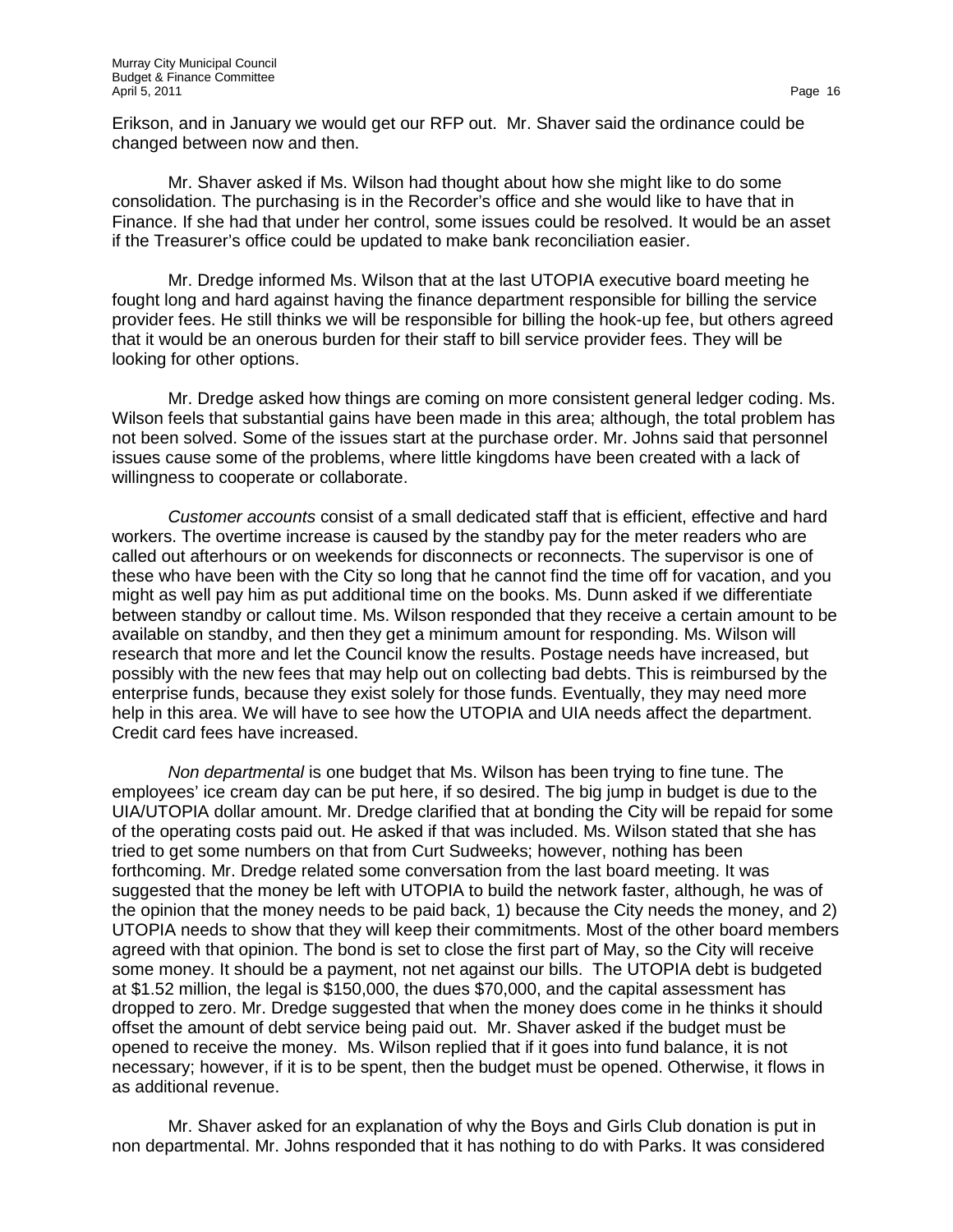recreation and started by Lynn Pett when he was in the Parks department. Mr. Johns further detailed that as the City is trying to compare revenue and expenditures by department, this was one of the items that skewed the participant recreation numbers.

Other expenditures were detailed by Ms. Wilson, the relief program at \$17,000, the \$60,000 Christmas gift expense is there, and the retained risk fund money comes from this budget.

Ms. Wilson pointed out the *debt payment fund*, the *Municipal Building Authority* with \$1,000 to keep active, and the *capital projects fund* holding the road money for 4800 South. Close to the end of the year, if there are road projects that will not be completed, those amounts will be put into the capital projects fund. Finally, there is the *fund for bond proceeds*, showing an additional \$500,000 that will come out. Mr. Johns explained that this was budgeted the previous year as a way to infuse funds into the General Fund, although it was not necessary. The \$1.5 million is under land for property purchases, Ms. Wilson clarified; although, this needs to be adjusted down based on what proceeds will be left after paying off the leases.

The *retained risk* is the final budget where Ms. Wilson is still trying to track expenditures. It looks like we do spend about one million dollars here. Insurance premiums are about \$500,000, and the other \$500,000 is for self insurance on law suits, and property damage. She still questions whether the enterprise fund risk dollars should go here too, or remain General Fund risk. At the end of this fiscal year, we will have one year of history here.

Mr. Dredge announced that he just received an email from Laura Lewis regarding a meeting with Key Bank and UTOPIA the following day. He reported that Key Bank executives higher up had been embarrassed and appalled about how this division of Key Bank had been working with UTOPIA on the local level. They have insisted that they will make things right. He indicated that they have stated to go ahead with the bonding, and an offer may come on a refinance that will do a lot of healing for UTOPIA.

There was some discussion about the additional \$500,000 in this budget.

Following a break for lunch the meeting continued at 1:05 p.m.

## **Public Services Anne vonWeller**

Ms. vonWeller stated that the budget being addressed reflects a 5% reduction, and that is in addition to substantial budget cuts taken the previous fiscal year. The Level of Service reports detailed most of the cuts taken, and she stated that it has been extremely difficult to maintain the level of service our citizens are used to. Creativity with limited resources can only go so far, she expressed.

The general approach to the budget has been to move capital projects in the General Fund departments back a year. Emergency conditions will need to be addressed. Travel, education and training have been eliminated. Exceptions are only to maintain certifications. This also eliminates possibilities for innovation and networking opportunities. There will be a probable reduction of eleven employees in public services, which has not been removed from the budget due to the payout rules. Much advertising has been eliminated and the departments will depend on email for notifications and promotion. Cuts are designed to have an impact on the fewest number of citizens.

*Road projects* will be limited to Class C Road funding. That money will be spent on preventative maintenance and preservation. Some slurry seals and micro paving will be done to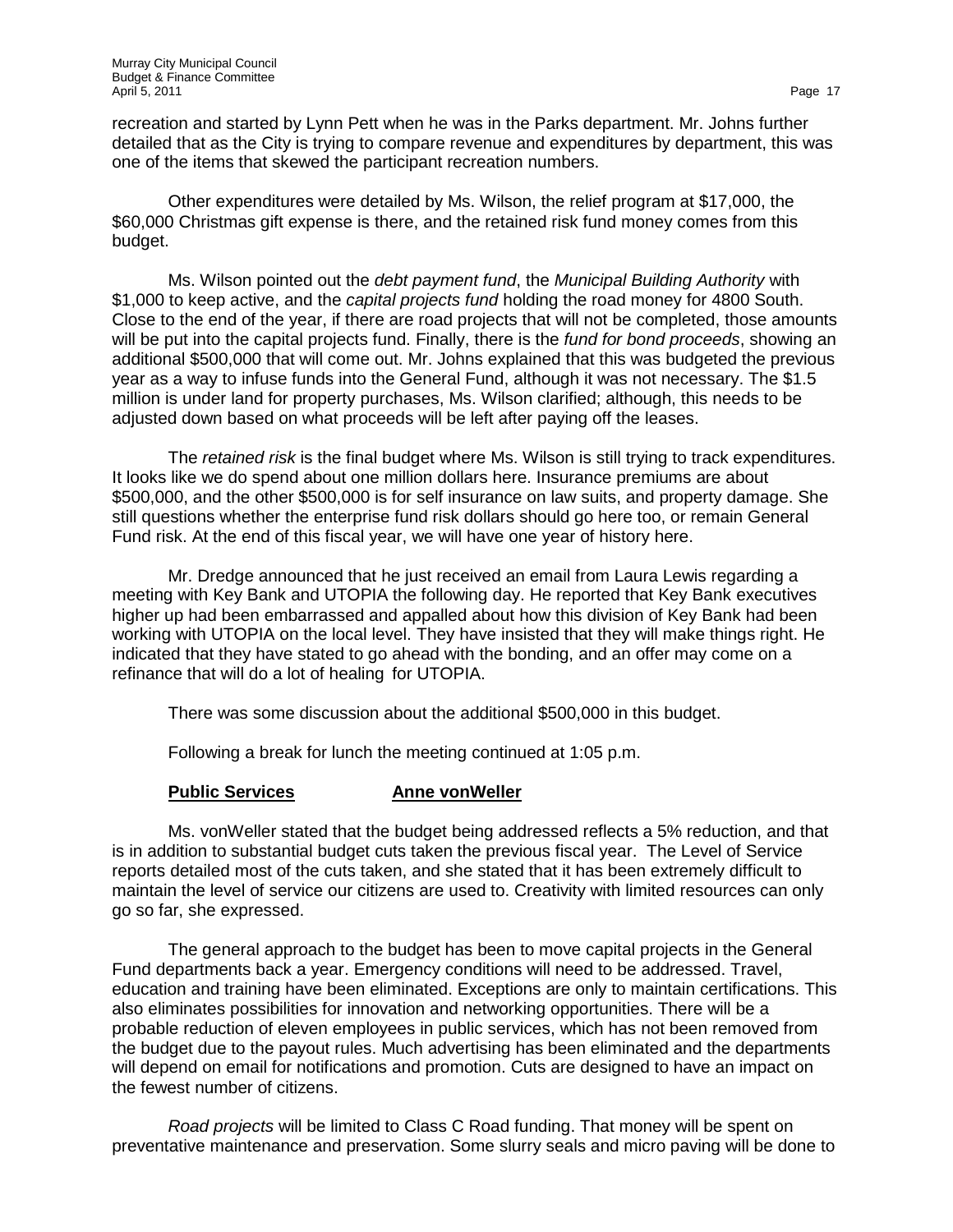preserve roads that are in relatively good shape as long as possible. Patching will be completed and there is some money from the previous budget that will be used to finish up some projects. Ms. vonWeller stated that it is important to consider some major investment in our roads soon, and an example of that is a chip and seal project on 1300 East. Staff met with Intermountain Slurry who was going to help with that project; however, they stated that it was too late and the road would come apart in less than a year. This was a project being contemplated for about three years, and then it was delayed due to some construction from Jordan Valley, so this is the kind of thing we have to think about to preserve what is good. Now a major grind and overlay of asphalt will need to be done at a cost of about \$1.3 million. It is the entire length of the City. The preventive maintenance will still need to be done. There are 30 to 40 roads approaching the similar condition of 1300 East. We would like to get ahead of the problem.

Two park pavilions are in dangerous condition and will have to either be demolished or have short term repairs made to keep them from collapsing. The budget reflects plans to close the Park Center on Sundays and early on Friday. The outdoor pool will close at 6:00 p.m. and outdoor rentals will be pursued. The Heritage Center will discontinue the individual pick-up program so a few people will have to make their own arrangements to get to the Center. Ceramic classes and the meal on Mondays will be eliminated.

One place that some money will be spent is in waste water. The Council saw the Master Plan for that work so the bonding will be carried out. Much of that money will go for the State Street line this year.

The Golf Course is a break even and conservative budget. The irrigation status report shows that the current system is very inefficient and waters inconsistently. The control system is destroyed and we do not even know where the system will water each night. Mr. Carruth has been known to go out at 2:00 a.m. and feel the grass to have the crews hand water the areas necessary. We have an estimate of \$2 million for replacement of the irrigation system. The golf course did subsidize the General Fund for millions of dollars in the past and Murray's is the only unsubsidized municipal golf course.

The Storm Water Master Plan is nearing completion and it shows need for substantial investment east of 900 East. That will be presented for discussion.

The enterprise funds are doing well.

*Building inspection* regular employees has been reduced due to an inspector who already retired and will not be replaced. Education has been lowered and most of the other items are status quo.

*Roadways* budget has been reduced by a total of \$86,000 on small line items across the board. Half of the salary and benefits from the street department will be transferred to the Storm Water fund with the reorganization because Russ Kakala will be working in both areas. Temporary employees will be eliminated.

Ms. Dunn addressed the fuel expense. She stated that some line items have a 2% increase and others have a 25% increase. She asked if it reflects what was used. Mr. Johns said that after the last fuel spike some line items were never reduced. Historically, the numbers budgeted are based on increases that will be just about adequate. It was figured on each individual department.

Ms. Dunn commented that street light energy could be covered in total or part by the Power Department. Mr. Dredge agreed that it makes sense to do it that way. Ms. Dunn added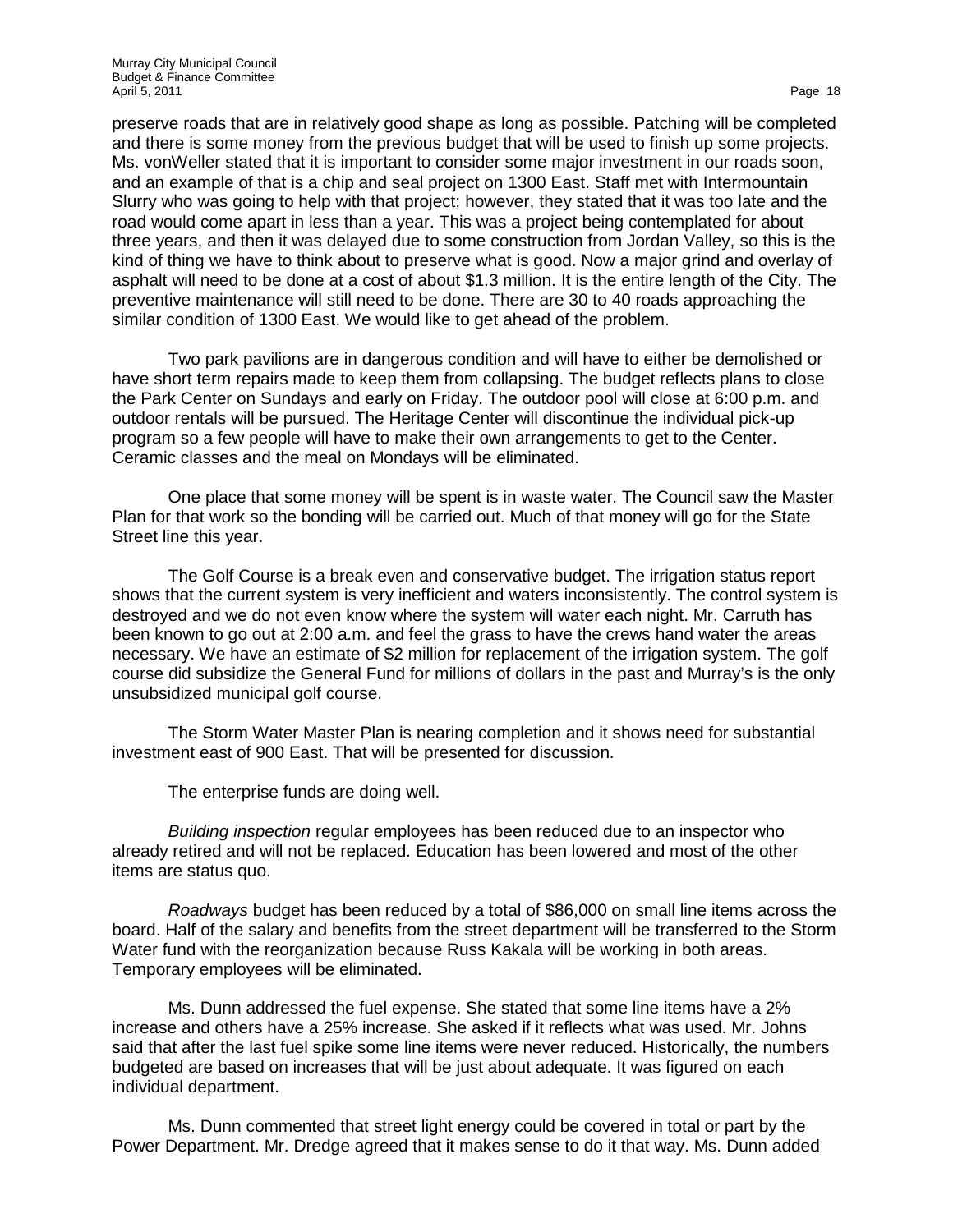that in talking with other cities, which have their own power department, this expense is either provided by power or it is charged to the citizens. We have continued to let it hit the General Fund and we cannot afford it.

Ms. vonWeller clarified that the \$35,000 on line item 2179 is paid to Rocky Mountain Power for the eastern portion of the City.

*Class C Roads* contain all the road projects and the *Road Construction* budget has been taken to zero. Ms. vonWeller reported that the 2010 budget had \$3.3 million, 2011 had \$2.2 million, and next year will have \$1.5 million in road projects. These are dramatic decreases with the problems escalating.

Mr. Shaver asked if the rental & lease payments are for the paver. Ms. vonWeller said that it is.

There was some discussion on the HAWK signal for 700 West and Anderson. A flashing beacon crossing light can be used for \$35,000 less, and Mayor Snarr requested some discussion on this matter. This is to warn for school kids crossing the street; however, he does not think it is an issue. Mr. Sorensen lives near there and he agreed that it is not a problem. Mr. Stam said that every once in awhile there is an issue with kids who do not want to go to the cross walk.

Ms. Dunn asked about the previous year's projects. They will be completed this year with carry over funds, Ms. vonWeller responded.

The *Shop and Garage* is a status quo budget for maintenance and grounds upkeep.

The *Engineering* budget has two GIS personnel in it and one will be transferred and split among enterprise funds. One half is going to Water, one fourth will be in Waste Water, and the final one fourth will go to Storm Water. This is about how their time is utilized and accounts for the reduction in regular employees. Ms. Wilson commented that it is difficult for payroll to split people.

*Parks and Recreation* has a reduction on maintenance of buildings and grounds, although, some of that will be used to repair the pavilions in need of work. There will be fewer part time employees, travel and training has been cut to amount to a \$43,000 reduction.

*The Park Center* has reductions across the board resulting from plans to close on Sunday and early on Friday. Ms. Dunn asked if there would also be a reduction in utility costs. Mr. Sorensen said there would be a savings there, as well as, in chemicals for treating the pool. The savings is hard to estimate because the water still needs to be kept at a certain temperature and lights must be on. Until the closures are taken, an estimate of savings is difficult to figure. Mr. Shaver stated his understanding that the outdoor pool could generate revenue due to rentals. Public use after 6:00 p.m. is low. With outdoor rentals the lifeguards are included.

*Participant Recreation* has eliminated use of public notices in the Murray Journal. Ms. Wells stated that Murray Journal expenses were increased slightly and the City would go to a three page update with one page of that devoted to recreation every other month. This is still less than the big spread every quarter, but it will be a presence there.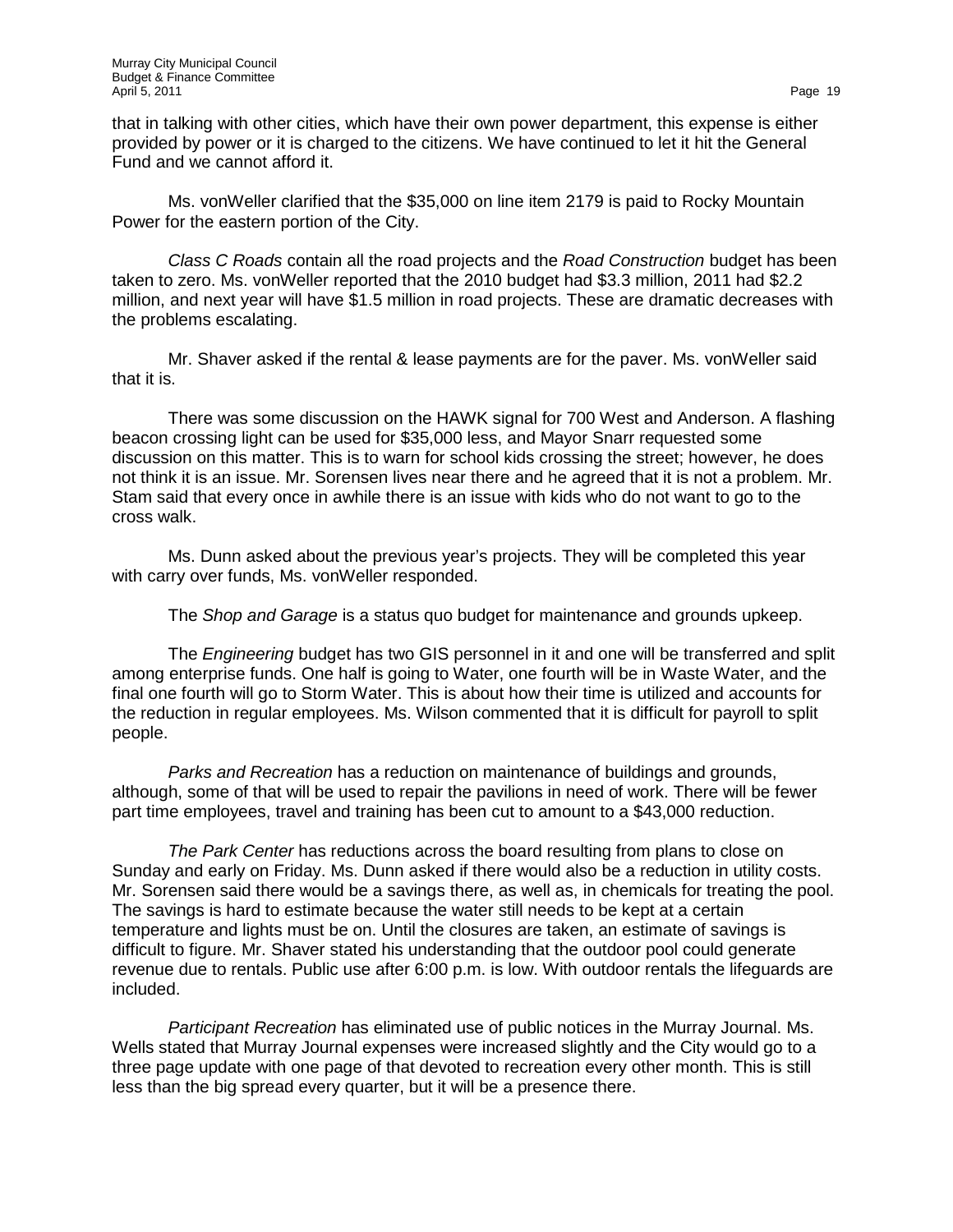*Cultural Arts* major reduction will come from advertising expense. A good database has been built. Mr. Shaver asked what the rental lease is for \$5,000. It was recoded into the proper line item.

Changes in *Swimming Pool* and the *Heritage Center* have been addressed. Ms. Gregory reported that there are only three people who have used the transportation service over the last year. The average meals served on Monday, which is being discontinued is 22. In comparison to the other days of the week, Wednesdays and Fridays are probably about 70, and Tuesday is about 28 to 30, and Thursday is about 40.

For the *Cemetery* there is a plan to remove a road to obtain more grave sites. It will not be done this year*.* 

The big expense in the *Water Fund* is some replacement for pump and well house equipment. That is something that has been included in long term planning and money has been saved for this purpose. There was a reduction in City Hall expense because it is based on a percentage. This is where the GIS employee has been added. Actually the total salary and benefits will come out here and storm water and waste water will reimburse. The overtime was increased because the GIS person also does some snow plow work that will be included in this budget.

There was some discussion about a \$500,000 item under land. Ms. Wells said that it was the land purchase in the FY 2010 budget that should be removed.

*Waste Water* will have some bonding for the Master Plan. Much of that project will be for the State Street line.

Ms. Dunn mentioned the fuel increase in this budget. It is a 33% increase from 2010 so it seems high versus some others that have only a 2% increase.

Mr. Shaver asked about the rental and lease line item. Mr. Johns stated that it is when equipment must be rented for a day or two to complete work.

Ms. vonWeller directed attention to the administration page of Waste Water, line item #3137. This is where the one quarter pay for GIS has been added.

The *Central Valley* budget has decreased by \$70,000 because the UV project has been completed.

*Murray Parkway greenskeeping* and *pro shop* budgets contain no real increases, and in the *café operations* there will be one retirement. The plans are to fill in with part time staff.

The *Storm Water Fund* will increase for the other one fourth of the GIS salary. It seems that this should be in personnel costs. Mr. Shaver would like it coded so that he will remember what it is for. There are two good sized capital improvements to be done in this area, which will cause funds from the reserve to be spent. This is for completion of the Winchester line, to prevent flooding houses. A UTA portal area becomes flooded when there is extensive rainfall, and this is a huge issue for UTA. A larger line under the track line will be installed.

In the *Central Garage* some equipment purchases will be delayed this year.

## **City Attorney 6 Frank Nakamura**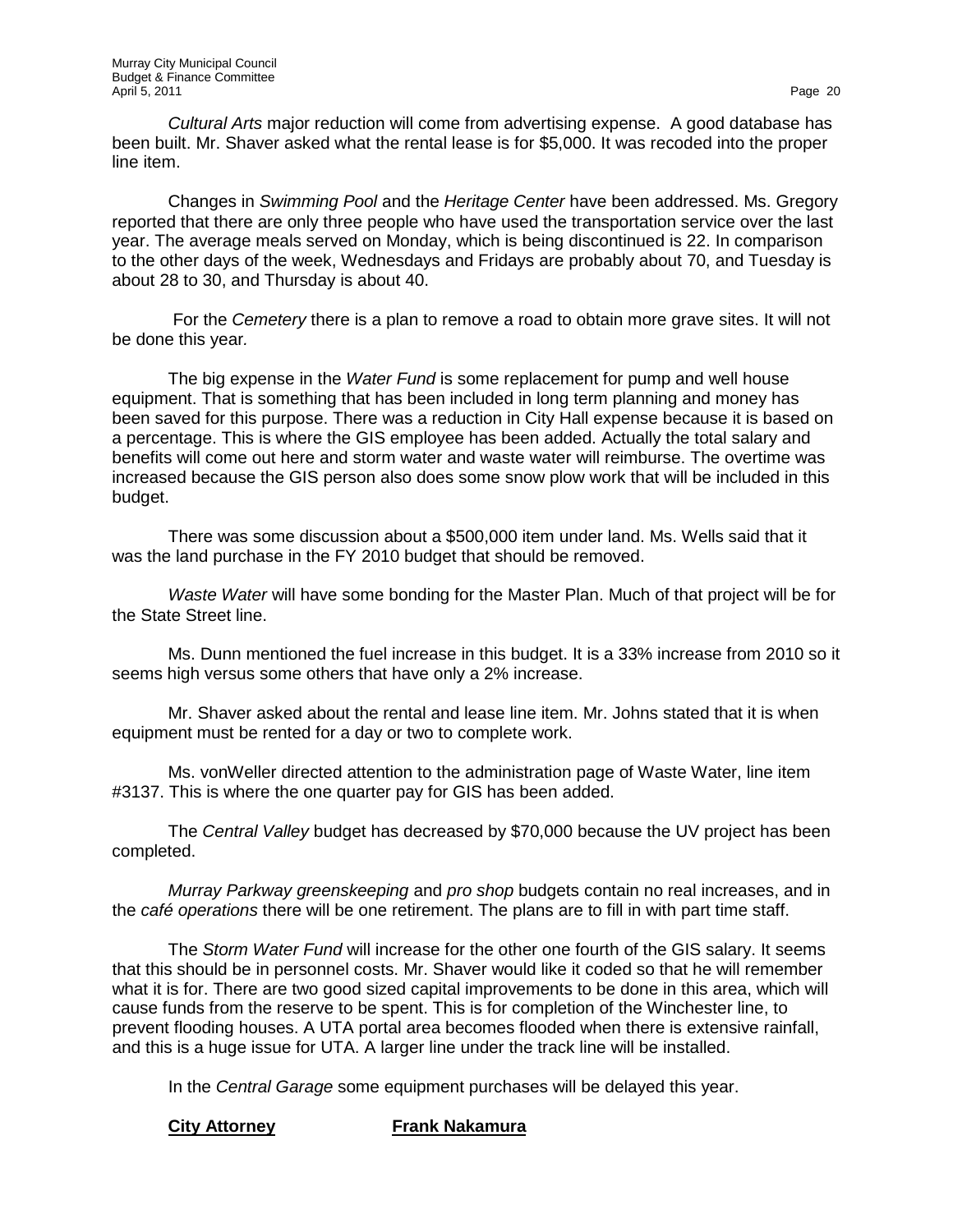between the risk fund and attorney's office. Adjustments are still being made on how to handle legal expenses in the risk fund. In the last budget year, the effort was made to line up prosecution revenue and expenses to see how the court was operating versus the civil side. An upswing in cases has been seen. The civil side has probably doubled. The prosecution is related to the number of citations issued, and that has actually leveled off. There is now a software package that will enable better tracking of the liability cases. It started with water claims. In one case there was a potential settlement for a \$200,000 claim from Zion Bank on water damage. An adjuster was hired who used this system, and the City ended up paying nothing. The City has taken that claims system and used it for all the other claims that we get. Various people in the departments will have access to it. This will allow for better tracking, and is something our insurance broker is demanding. When we went out to bid some major insurance companies informed us that they required better tracking and reporting. The package was purchased out of the Risk Fund for \$3,500. There will also be an annual fee. Mr. Nakamura was very complimentary of the insurance broker, Fred A. Morton, and their recommendations. They have reviewed the Workers Compensation, and are constantly working on refining the insurance and risk needs. They are very organized.

Mr. Nakamura mentioned that he expects to have two retirements in his office, and another employee will be leaving.

## **Human Resources Mike Terry**

Mr. Terry has asked for an employee appeal line item, in the event of an employee appeal. People outside the organization, usually attorneys are hired to hear the appeal and then write a legal finding. The one recent appeal cost \$8,000; therefore he has requested that amount in the budget.

Cuts include a Human Resource Analyst who has agreed to go to a 30 hour work week. That saves hourly costs, in addition to other items that are a percentage of salary. It will come to about \$12,000. Public notices will no longer be used eliminating \$9,000. They were previously for job openings advertised in the newspaper. There are many avenues for advertising job openings for free that we now utilize. We use Workforce Services, the Murray website and then about 40 other agencies on line. Office supplies have been lower by \$500. Equipment maintenance has been eliminated. Education and training was cut in half to \$1,000. Exam and test rentals are used to test for police officers or firefighters. It is very expensive to utilize this system; however, we feel in the current climate, we may not need that service and plan to eliminate the \$5,000. There is a current list that we can use for a while longer, through next spring. Ms. Dunn suggested that some cities could go in together for testing and recruitment. Mr. Terry stated that it was done that way in the past.

## **Recorder Jan Wells**

With Ms. Heales out of town and Mr. Davidson with his sick mother, Ms. Wells agreed to share the Recorder information.

The Recorder budget is higher this year due to fact that it is an election year with related expenses. Ms. Wells related Ms. Heales major concerns in records, purchasing, and business licensing regarding memberships and training expense. She feels that we are losing significant value for a small investment. Ms. Dunn agreed with this concept, and commented that training keeps our employees where they need to be. We have cut travel and education, except when it was necessary for certifications. She suggested that the City could cover meals from receipts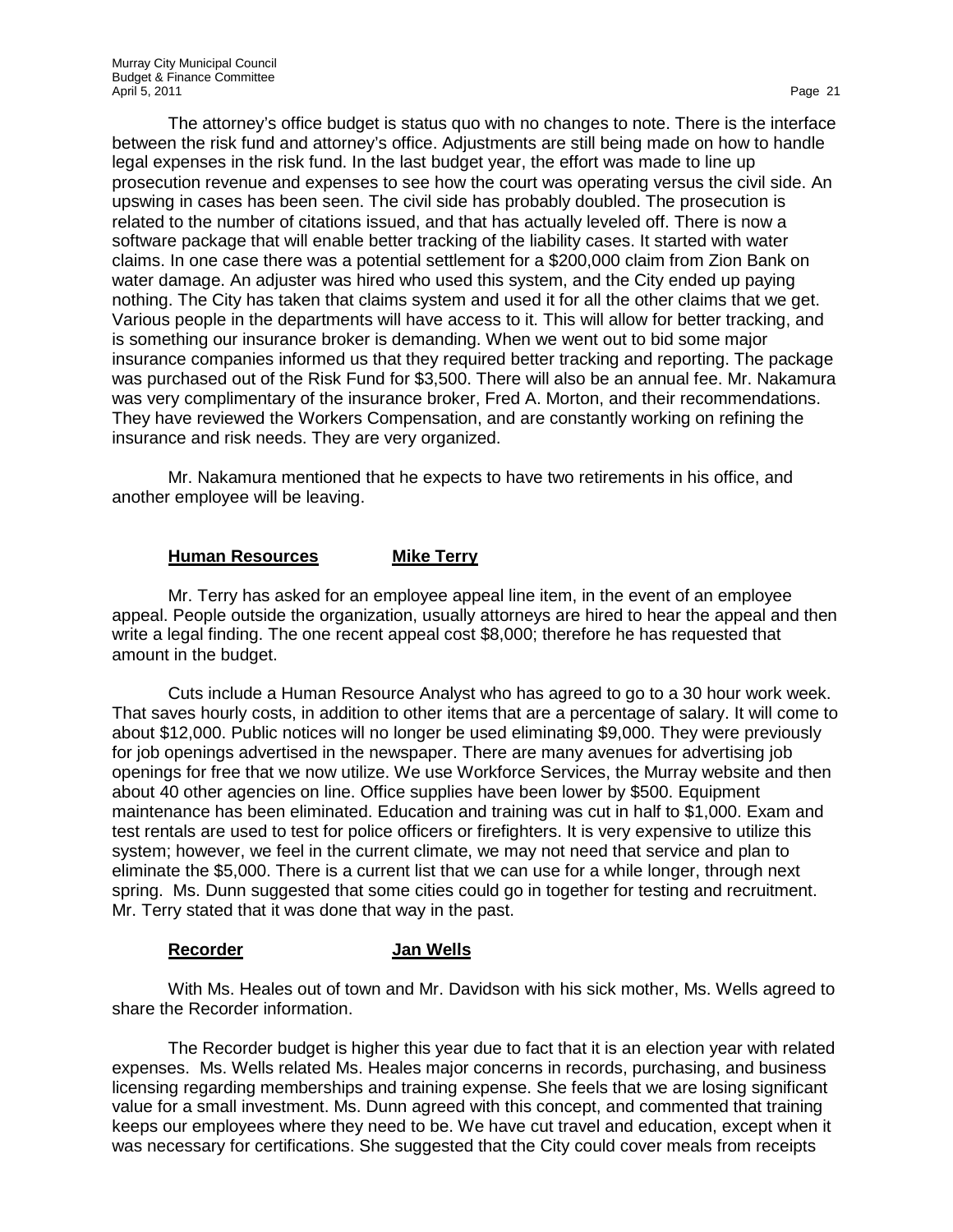and gas expense rather than giving a per diem and mileage allowance. Then it could be up to them as to whether or not they want to attend. This is what the Council is doing on its trip to St. George for the ULCT convention. Most of their expenses would still be covered. Ms. Wells said that it comes down to a balance between some getting certifications and others who could improve knowledge and skills. Ms. Dunn remarked that maybe some money can be kept in the line item so that they can get some training. Usually the entire per diem is not used for meals, and if gasoline is covered, then it would not be money out of their pockets, it would just not be extra money in their pocket for travel. Ms. Wells said that a policy should be written so that it is equal for everyone, and then there is the challenge of putting those dollars back into the budget.

Another concern of Ms. Heales is regarding repairs to this building. Ms. Wells is worried about the carpeting on the stairs, and how worn it is and a trip hazard. We have talked about rubber noses on the stair edges. We cannot find the matching carpet to replace the carpet on stairs only. She has put that into the budget.

Following a short break the meeting continued at 2:37 p.m.

### **Police Pete Fondaco**

Chief Fondaco commented that the budget has some additional cuts since the power point Service Level Reports; however, the major reductions are the three officers down from the existing budget. He anticipates one more officer leaving to join the Federal Secret Service. Aaron Jones has two bachelor degrees and one master's so the Chief is confident the Secret Service will take him. A background check has been completed. Another four officers may leave with the retirement incentive, making a total of eight fewer officers.

Mr. Shaver indicated that the Council understands the concern about these eliminations, and does not want police to be stretched too thin. It is important to meet the needs of the citizens. He asked that the Chief keep the Council informed on changes as people leave. Chief Fondaco informed the Council that the officers work on 10 hour shifts. Patrol has worked this shift for the last 33 years. They work four days and have three off. He has the command staff looking at eight hour shifts with two days off, because it will be impossible to work the other shift with eight less officers. This will severely impact the moral of the police force. Working four days and having three days off has been considered an additional benefit. It is pretty standard in law enforcement. West Jordan is on a modified nine, which is something that is also being considered. This schedule is 80 hours over two weeks, but one week is three eight hour shifts and the next one is five eight hour shifts. This gives an extra day off between weeks. Ms. Dunn noted that this would be very hard for people with secondary jobs. The Chief said he was just notified by IMC that they want to go to 24 hours a day, seven days a week, off duty officers in emergency. Now 15 hours a day are covered. The Chief does not know if Murray can cover that schedule.

Mayor Snarr asked how many officers the police could go down without having to change to a different hourly schedule. He responded that two officers are assigned to outside task forces, and one in DEA. He could bring back the DEA, leave one in the forensic lab, bring back one from narcotics, and maybe it would work being down three to four officers. He understands that part of the incentive is to recoup that money before rehiring. Mr. Shaver wants to look at the City as a whole, and some people will never be replaced, but if police need officers then they want to look at the big picture to fill in where it is needed. If he could rehire three to four and remain down the other four, the Chief feels he could make that work. There is a list to hire from.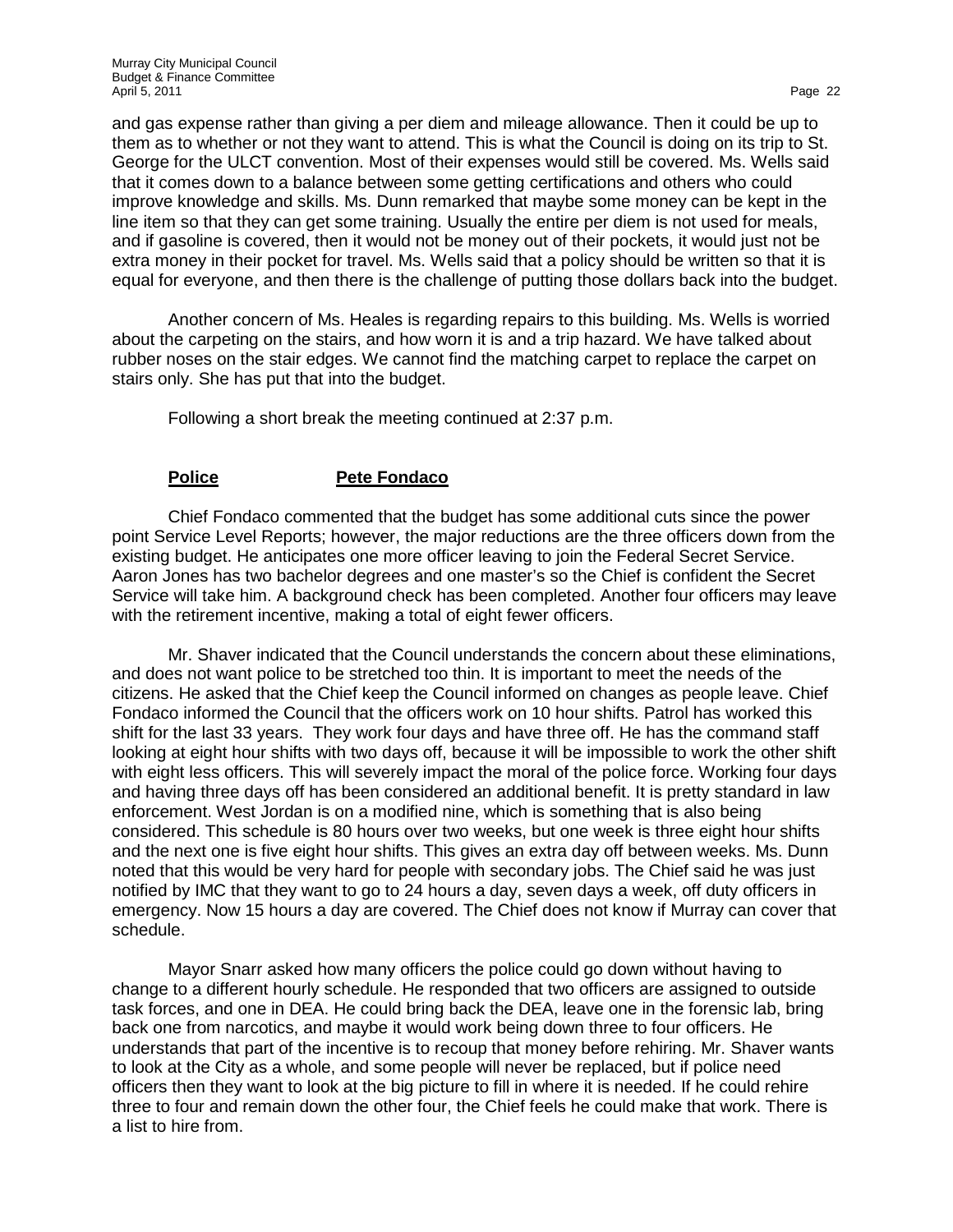Chief Fondaco stated that some drastic changes have been made to the way overtime is handled to be able to stay within budget. When police receives money from a grant it was previously deposited into the overtime account to offset expenses. Now those funds are being deposited as revenue, linked to overtime, so the overtime may look heavy for that reason.

Looking at the Records budget, Mr. Shaver asked about the regular employee's line item. The Chief stated that his secretary is retiring, incentive or not. He has informed the Mayor that he must replace that position. However, this budget shows that two years prior a records person was given up. He is not so sure that was a wise decision, because reports are backlogged about three weeks now. If his secretary does leave and another person leaves in records who is not replaced, that would severely impact the department. Ms. Dorsette indicated that the reports are between four and five weeks behind.

The laptop communications line item was cut in this budget, as well. From the state and county processing another \$5,000 was cut.

Mr. Shaver asked how the animal control department is working. Chief Fondaco feels it is going good. He has gotten several bids to separate the dogs and cats with a wall. They are concerned because it is stressful for the cats to hear the dogs barking. The bids came in at around \$10,000, which is more than can be put into the budget. Some drastic changes have been made. The euthanasia machine is gone, and they are trained to use lethal injection instead. He finds these changes very favorable. There have been no complaints from citizens. When this went out to bid we asked them to work out of our shelter and we asked for two officers on the road. West Jordan has done what we asked them to do. The cadets are still used to walk the dogs and clean up.

Chief Fondaco pointed out that there are no vehicles in the budget. That will severely impact the City and Council in another year and a half. Then the number of cars between 90,000 and 100,000 miles will be difficult to deal with. The maintenance will increase.

## **Courts Mike Williams**

Mr. Williams stated that an item not included in the budget is a capital improvement for new carpeting. A bid for each of three sections comes to \$4,000 per section. The pad is so degraded that it is a trip hazard.

He has put into effect video arraignment using Skype. If the person has had a pleading, they must have an attorney present, so it cannot be used in that instance, but this does cut down on prisoner transportation. We are into the third month for that. The larger counties are on this, however, some are not.

The legislature has mandated recording in justice courts. Some issues still need to be addressed, such as, can the recording be subpoenaed. The issue is if a case is appealed can the recording be used, but it should not be, because an appeal to district court means that our court never happened. When the legislature wrote this it was not in the bill that it could not be subpoenaed. Davis County started in January on a one year pilot program on this; however, the legislature did not wait to see how it worked.

In January, the amount we pay the state in surcharges on traffic increased from 85% to 90%. There are other surcharges paid in addition to this.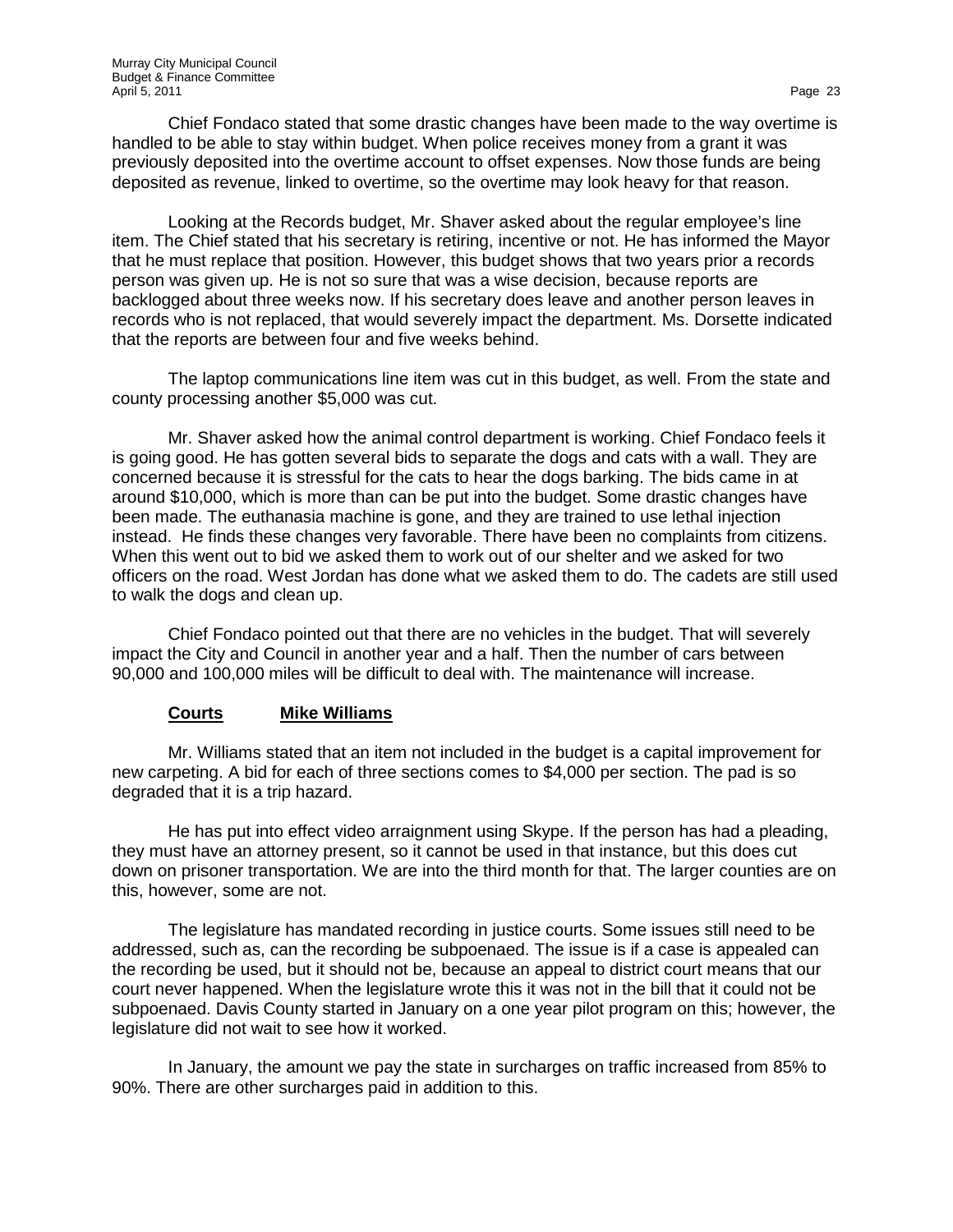The current year budget has been spent to 70% and we are 75% into the year. Ms. Wells wondered if there were enough funds to take care of the carpet in the current year. If transports are down enough that might be a possibility.

## **Fire Department Gil Rodriguez**

Chief Rodriguez is trying to reevaluate and restructure how things are being done. He would like to appoint a deputy chief and put the other three battalion chiefs on shift. He explained that when he was appointed Chief, there were four battalion chiefs on days, doing administrative work. No one was promoted as he moved up. The battalion chiefs had duty chief responsibility, on call, responding to fires. Each one has responsibility, such as, EMS training, emergency operations, special functions, etc. It will be more effective to keep them on shift. They become part of the crew and it is a much more efficient way to run the business. They are three different entities brought together by the battalion chiefs. The cost is not that great to promote a deputy chief because it is a savings from the standby pay. Standby pay will be eliminated and the shift pay will net out less.

Mr. Johns pointed out the line item 430 showing the standby pay as \$26,826, and that would be adjusted out with the new system.

This would be so much more efficient with the ambulance service and all. They still work their shift, and are somewhat independent, responding to different incidents throughout the City. These are not always our people; it could be Unified, Midvale, or South Salt Lake. We also have agreements with the neighboring battalion chiefs, as well, because we like to have two battalion chiefs at every major incident.

The Chief said he had put in for an Expedition, but it was cut. Ms. Dunn asked if the battalion chiefs would use the same vehicle. They all have their own take home vehicles now. Some are very hammered. We usually have them in a full sized SUV to carry all their equipment, command center and radio equipment in the back. We will upgrade the radio equipment. He plans to go to the GSA auction with the Mayor in May where he will try to find an Expedition with about 40,000 to 50,000 miles for about \$15,000. They are about 60% less than brand new. The Chief said that they do need to put exterior lights on them.

Chief Rodriguez said that he has cut a few other small items in the budget, and he is very cautious about how he spends money. Vehicle maintenance is difficult and we budget for brakes and tires on the big trucks. There has been a big campaign to limit utility usage at the stations: close doors, lower the temperature in the truck room, and turn off lights.

Another request was for desktop computers. There are four licenses for Windows 7 upgrade. Mr. Shaver would like to know how many computers need this upgrade. That way there can be some planning over the next few years.

The laptops are the Panasonics that go into the ambulances that the reports are put into. These go into the ambulances and front line engines. They are very heavy duty units. A grant has been applied for that requires a 50% match making our share \$16,400.

The big request is for air packs. This is a critical necessity for life safety. Current air packs are functional but they do not meet OSHA standards. The biggest thing the new air packs have is the buddy breathing system. They are compatible with other air packs for an emergency situation to help get someone else out of the fire. There is a state and metro bid, so he is working on getting the price down. He has talked about a lease option that spreads it out over five years. At the end they are ours. They should be usable for quite a while after that. Mr.